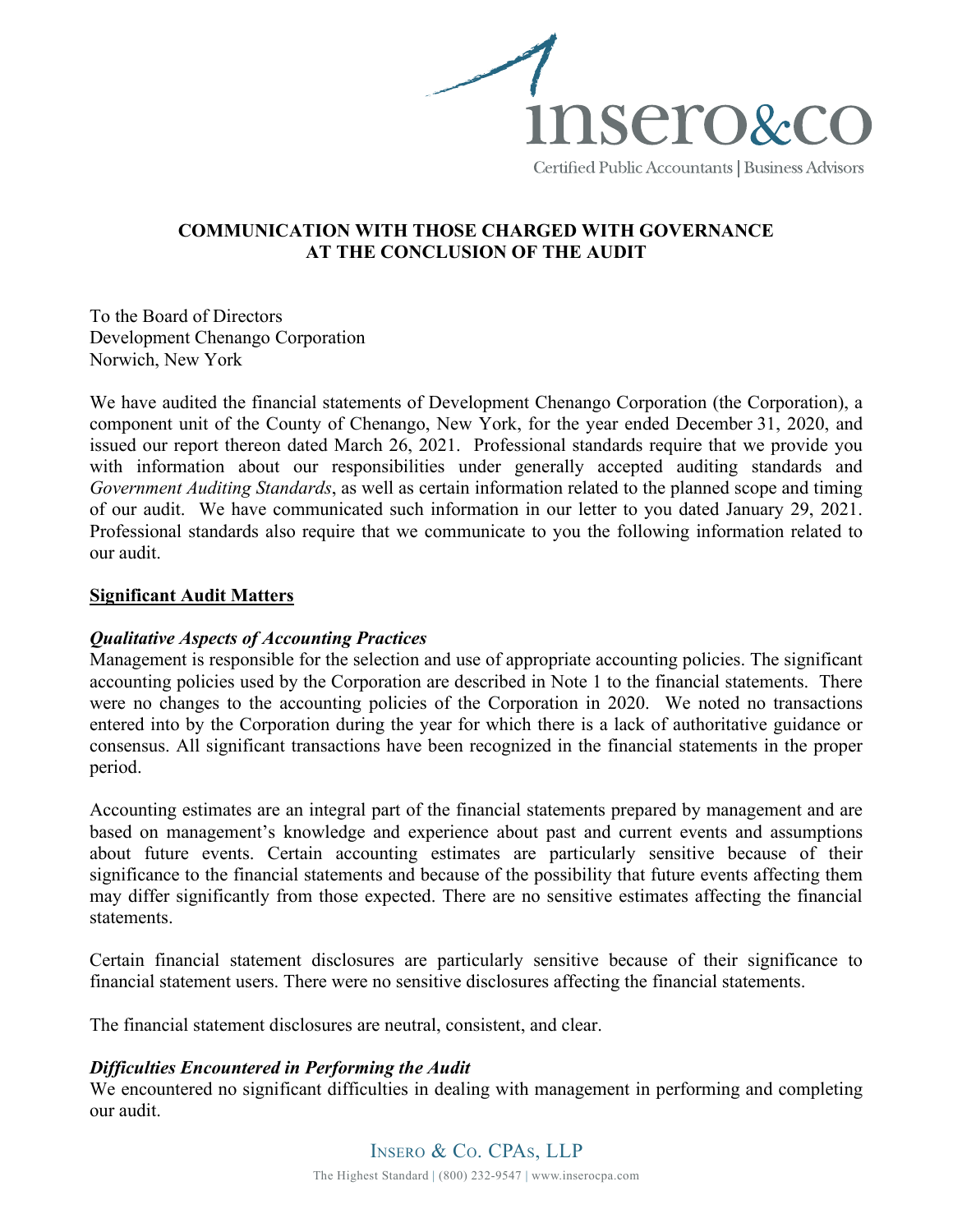### *Corrected and Uncorrected Misstatements*

Professional standards require us to accumulate all misstatements identified during the audit, other than those that are clearly trivial, and communicate them to the appropriate level of management. There were no misstatements detected as a result of audit procedures.

#### *Disagreements With Management*

For purposes of this letter, a disagreement with management is a financial accounting, reporting, or auditing matter, whether or not resolved to our satisfaction, that could be significant to the financial statements or the auditors' report. We are pleased to report that no such disagreements arose during the course of our audit.

#### *Management Representations*

We have requested certain representations from management that are included in the management representation letter dated March 26, 2021.

#### *Management Consultations With Other Independent Accountants*

In some cases, management may decide to consult with other accountants about auditing and accounting matters, similar to obtaining a "second opinion" on certain situations. If a consultation involves application of an accounting principle to the Corporation's financial statements or a determination of the type of auditors' opinion that may be expressed on those statements, our professional standards require the consulting accountant to check with us to determine that the consultant has all the relevant facts. To our knowledge, there were no such consultations with other accountants.

### *Other Audit Findings or Issues*

We generally discuss a variety of matters, including the application of accounting principles and auditing standards, with management each year prior to retention as the Corporation's auditors. However, these discussions occurred in the normal course of our professional relationship and our responses were not a condition to our retention.

This information is intended solely for the use of Board of Directors and management of Development Chenango Corporation and is not intended to be, and should not be, used by anyone other than these specified parties.

Respectfully submitted,

Insero r Co. CPA, LLP

Insero & Co. CPAs, LLP Certified Public Accountants

Ithaca, New York March 26, 2021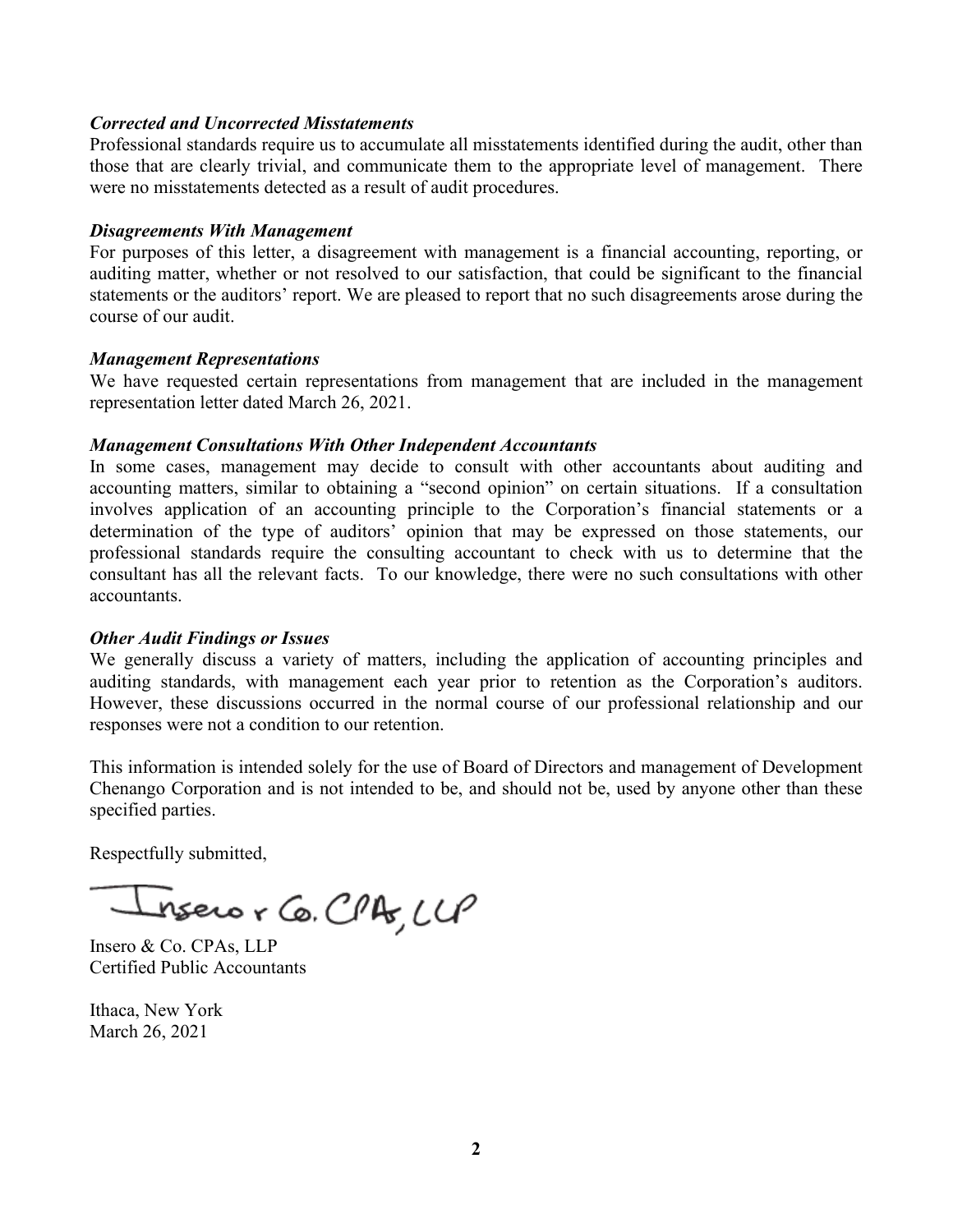# **FINANCIAL REPORT**

**For the Years Ended December 31, 2020 and 2019**

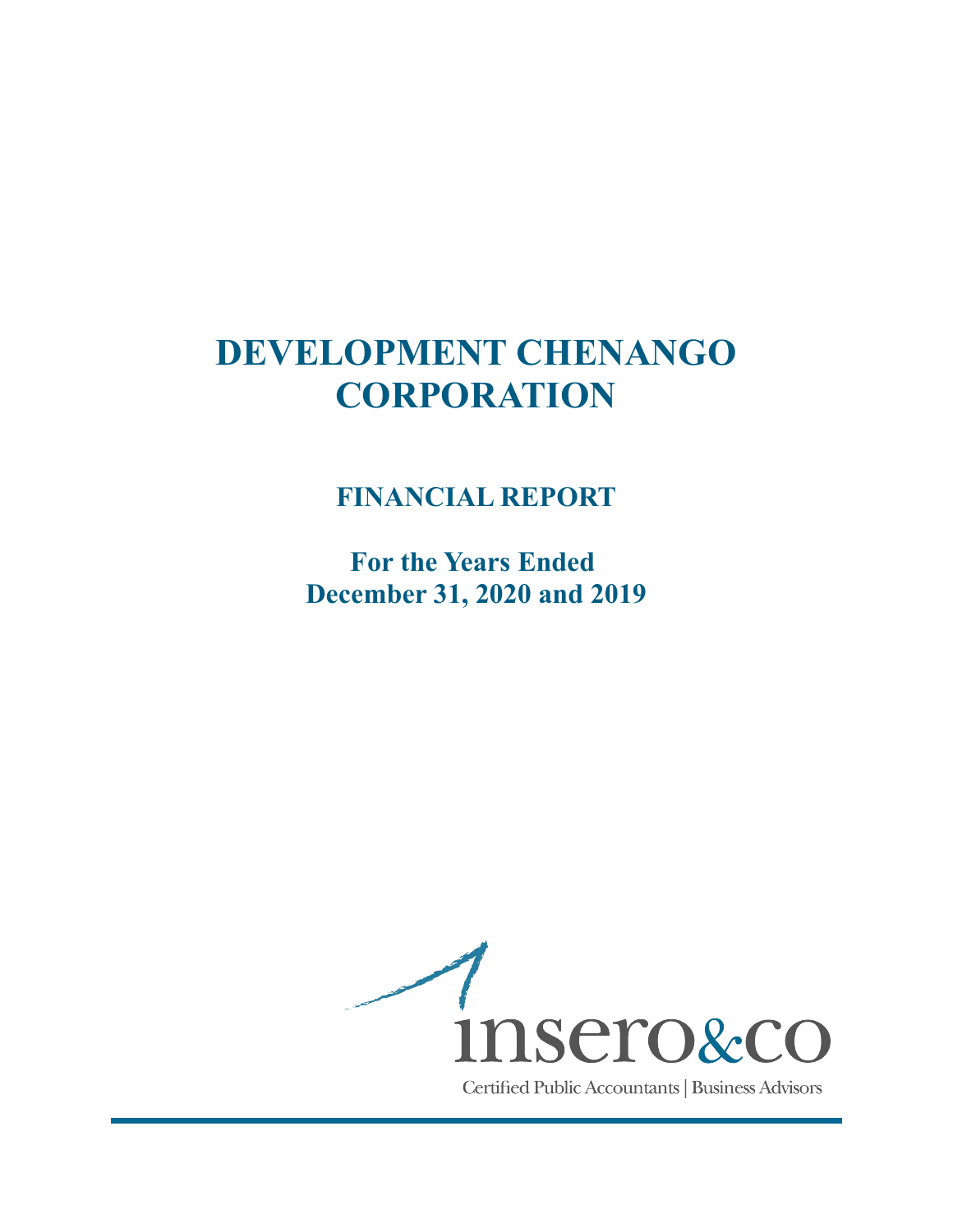# **TABLE OF CONTENTS**

|                                                                                                                                                                                                                                 | $1 - 2$        |
|---------------------------------------------------------------------------------------------------------------------------------------------------------------------------------------------------------------------------------|----------------|
|                                                                                                                                                                                                                                 | $\mathfrak{Z}$ |
|                                                                                                                                                                                                                                 | $\overline{4}$ |
|                                                                                                                                                                                                                                 | $5-6$          |
|                                                                                                                                                                                                                                 |                |
|                                                                                                                                                                                                                                 | $8-16$         |
| Report Required Under Government Auditing Standards:<br>Independent Auditors' Report on Internal Control Over Financial Reporting and on<br>Compliance and Other Matters Based on an Audit of Financial Statements Performed in |                |

Accordance With *Government Auditing Standards* ...................................................................... 17-18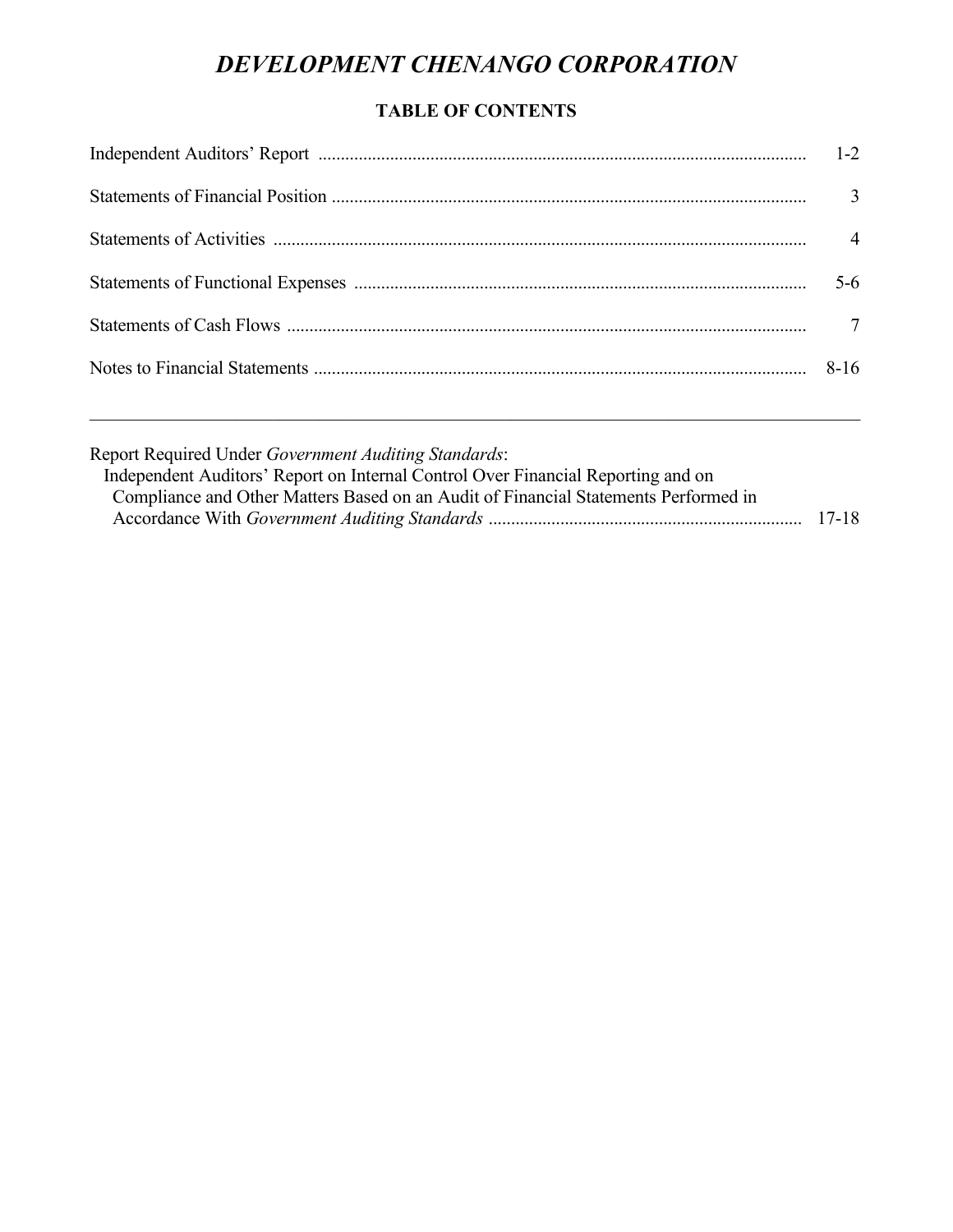

# **INDEPENDENT AUDITORS' REPORT**

Board of Directors Development Chenango Corporation Norwich, New York

#### **Report on Financial Statements**

We have audited the accompanying financial statements of Development Chenango Corporation (the Corporation), a nonprofit corporation, a component unit of the County of Chenango, New York, which comprise the Statement of Financial Position as of December 31, 2020, and the related Statements of Activities, Functional Expenses, and Cash Flows for the year then ended, and the related notes to the financial statements.

#### *Management's Responsibility for the Financial Statements*

Management is responsible for the preparation and fair presentation of these financial statements in accordance with accounting principles generally accepted in the United States of America; this includes the design, implementation, and maintenance of internal control relevant to the preparation and fair presentation of financial statements that are free from material misstatement, whether due to fraud or error.

#### *Auditors' Responsibility*

Our responsibility is to express an opinion on these financial statements based on our audits. We conducted our audits in accordance with auditing standards generally accepted in the United States of America and the standards applicable to financial audits contained in *Government Auditing Standards*, issued by the Comptroller General of the United States. Those standards require that we plan and perform the audit to obtain reasonable assurance about whether the financial statements are free from material misstatement.

An audit involves performing procedures to obtain audit evidence about the amounts and disclosures in the financial statements. The procedures selected depend on the auditors' judgment, including the assessment of the risks of material misstatement of the financial statements, whether due to fraud or error. In making those risk assessments, the auditor considers internal control relevant to the entity's preparation and fair presentation of the financial statements in order to design audit procedures that are appropriate in the circumstances, but not for the purpose of expressing an opinion on the effectiveness of the entity's internal control. Accordingly, we express no such opinion. An audit also includes evaluating the appropriateness of accounting policies used and the reasonableness of significant accounting estimates made by management, as well as evaluating the overall presentation of the financial statements.

We believe that the audit evidence we have obtained is sufficient and appropriate to provide a basis for our audit opinion.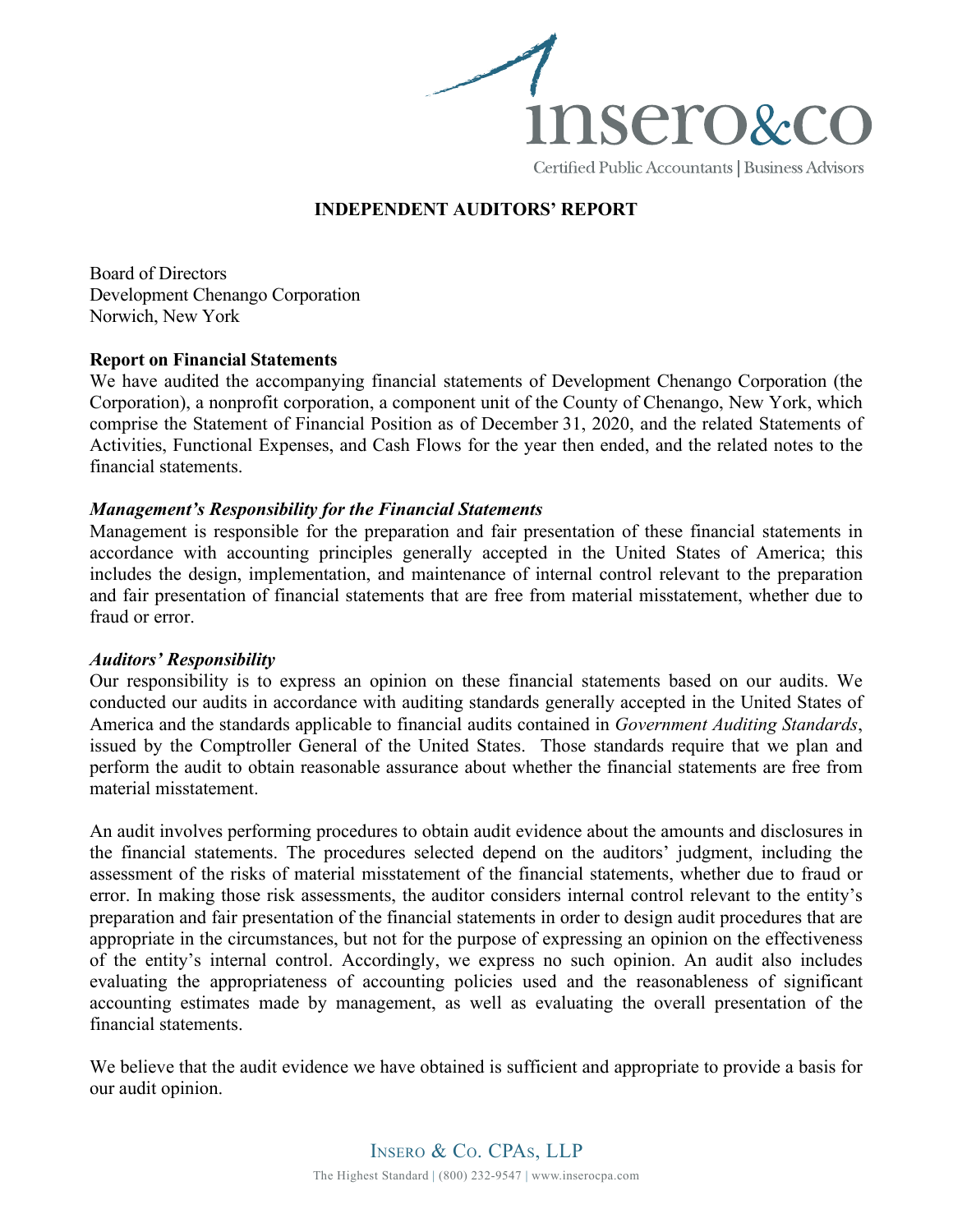### *Opinion*

In our opinion, the financial statements referred to above present fairly, in all material respects, the financial position of Development Chenango Corporation as of December 31, 2020, and the changes in its net assets and its cash flows for the year then ended in accordance with accounting principles generally accepted in the United States of America.

### **Prior Year Financial Statements**

The financial statements of the Development Chenango Corporation as of December 31, 2019 and for the year then ended were audited by other auditors whose report dated March 23, 2020 expressed an unmodified opinion on those statements.

# **Other Reporting Required by** *Government Auditing Standards*

In accordance with *Government Auditing Standards*, we have also issued our report dated March 26, 2021 on our consideration of the Development Chenango Corporation's internal control over financial reporting and on our tests of its compliance with certain provisions of laws, regulations, contracts, and grant agreements and other matters. The purpose of that report is to describe the scope of our testing of internal control over financial reporting and compliance and the results of that testing, and not to provide an opinion on internal control over financial reporting or on compliance. That report is an integral part of an audit performed in accordance with *Government Auditing Standards* in considering the Corporation's internal control over financial reporting and compliance.

Respectfully submitted,

nsero r Co. CPA, LLP

Insero & Co. CPAs, LLP Certified Public Accountants

Ithaca, New York March 26, 2021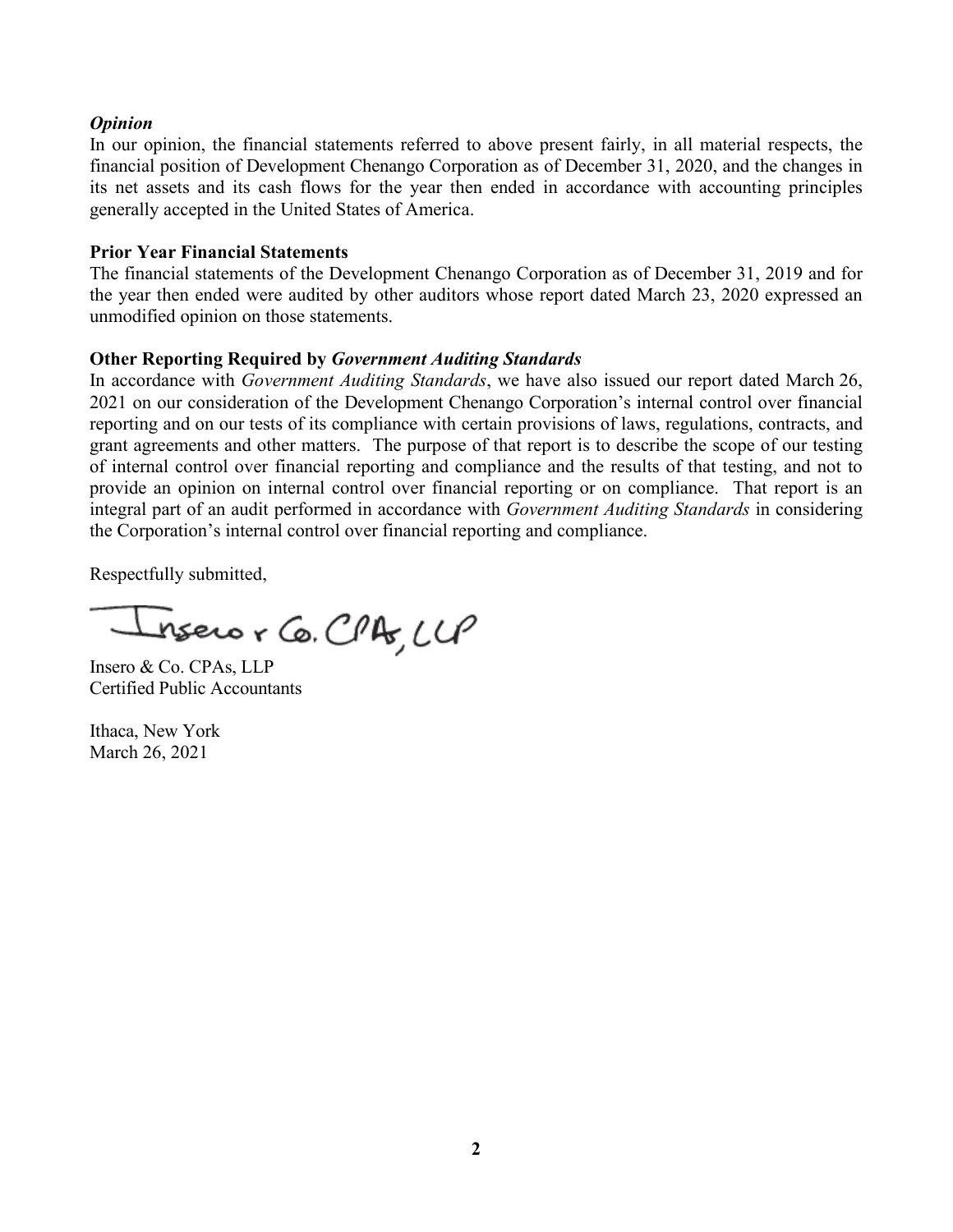# **STATEMENTS OF FINANCIAL POSITION DECEMBER 31,**

| <b>ASSETS</b><br><b>Current Assets</b><br>\$<br>Cash and Cash Equivalents - Unrestricted<br>438,404<br>\$<br>582,773<br>Cash and Cash Equivalents - Restricted<br>8,994<br>3,129<br>Total Cash and Cash Equivalents<br>447,398<br>585,902<br><b>Accounts Receivable</b><br>8,295<br>6,475<br>Current Portion of Loans Receivable<br>148,042<br>177,314<br>Prepaid Expenses<br>1,297<br>2,302<br><b>Total Current Assets</b><br>605,032<br>771,993<br><b>Non-Current Assets</b><br>Other Assets:<br>Investments in Marketable Securities<br>2,070,581<br>1,950,450<br>Loans Receivable, Net<br>479,359<br>383,732<br>2,429,809<br>2,454,313<br><b>Total Other Assets</b><br>Fixed Assets:<br>Office Equipment<br>7,079<br>7,079<br>Leasehold Improvements<br>116,072<br>116,072<br>Land and Buildings, Net<br>509,464<br>509,464<br>Less: Accumulated Depreciation<br>(94,790)<br>(110, 428)<br>Total Fixed Assets, Net<br>537,825<br>522,187<br><b>Total Non-Current Assets</b><br>2,951,996<br>2,992,138<br><b>Total Assets</b><br>3,597,170<br><u>\$3,723,989</u><br>S.<br><b>LIABILITIES AND NET ASSETS</b><br><b>Current Liabilities</b><br>\$<br>Accounts Payable<br>3,335<br>\$<br>1,527<br>10,494<br><b>Accrued Liabilities</b><br>4,629<br>10,442<br>Mortgage Payable, Current Portion<br>10,644<br><b>Total Current Liabilities</b><br>16,800<br>24,271<br><b>Long-Term Liabilities</b><br>Mortgage Payable, Net of Current Portion<br>165,374<br>161,800<br><b>Total Liabilities</b><br>178,600<br>189,645<br><b>Net Assets</b><br><b>Without Donor Restrictions</b><br>3,545,389<br>3,407,525<br><b>Total Net Assets</b><br>3,545,389<br>3,407,525 |                                         | 2020         | 2019           |
|---------------------------------------------------------------------------------------------------------------------------------------------------------------------------------------------------------------------------------------------------------------------------------------------------------------------------------------------------------------------------------------------------------------------------------------------------------------------------------------------------------------------------------------------------------------------------------------------------------------------------------------------------------------------------------------------------------------------------------------------------------------------------------------------------------------------------------------------------------------------------------------------------------------------------------------------------------------------------------------------------------------------------------------------------------------------------------------------------------------------------------------------------------------------------------------------------------------------------------------------------------------------------------------------------------------------------------------------------------------------------------------------------------------------------------------------------------------------------------------------------------------------------------------------------------------------------------------------------------------------------------------------------------------|-----------------------------------------|--------------|----------------|
|                                                                                                                                                                                                                                                                                                                                                                                                                                                                                                                                                                                                                                                                                                                                                                                                                                                                                                                                                                                                                                                                                                                                                                                                                                                                                                                                                                                                                                                                                                                                                                                                                                                               |                                         |              |                |
|                                                                                                                                                                                                                                                                                                                                                                                                                                                                                                                                                                                                                                                                                                                                                                                                                                                                                                                                                                                                                                                                                                                                                                                                                                                                                                                                                                                                                                                                                                                                                                                                                                                               |                                         |              |                |
|                                                                                                                                                                                                                                                                                                                                                                                                                                                                                                                                                                                                                                                                                                                                                                                                                                                                                                                                                                                                                                                                                                                                                                                                                                                                                                                                                                                                                                                                                                                                                                                                                                                               |                                         |              |                |
|                                                                                                                                                                                                                                                                                                                                                                                                                                                                                                                                                                                                                                                                                                                                                                                                                                                                                                                                                                                                                                                                                                                                                                                                                                                                                                                                                                                                                                                                                                                                                                                                                                                               |                                         |              |                |
|                                                                                                                                                                                                                                                                                                                                                                                                                                                                                                                                                                                                                                                                                                                                                                                                                                                                                                                                                                                                                                                                                                                                                                                                                                                                                                                                                                                                                                                                                                                                                                                                                                                               |                                         |              |                |
|                                                                                                                                                                                                                                                                                                                                                                                                                                                                                                                                                                                                                                                                                                                                                                                                                                                                                                                                                                                                                                                                                                                                                                                                                                                                                                                                                                                                                                                                                                                                                                                                                                                               |                                         |              |                |
|                                                                                                                                                                                                                                                                                                                                                                                                                                                                                                                                                                                                                                                                                                                                                                                                                                                                                                                                                                                                                                                                                                                                                                                                                                                                                                                                                                                                                                                                                                                                                                                                                                                               |                                         |              |                |
|                                                                                                                                                                                                                                                                                                                                                                                                                                                                                                                                                                                                                                                                                                                                                                                                                                                                                                                                                                                                                                                                                                                                                                                                                                                                                                                                                                                                                                                                                                                                                                                                                                                               |                                         |              |                |
|                                                                                                                                                                                                                                                                                                                                                                                                                                                                                                                                                                                                                                                                                                                                                                                                                                                                                                                                                                                                                                                                                                                                                                                                                                                                                                                                                                                                                                                                                                                                                                                                                                                               |                                         |              |                |
|                                                                                                                                                                                                                                                                                                                                                                                                                                                                                                                                                                                                                                                                                                                                                                                                                                                                                                                                                                                                                                                                                                                                                                                                                                                                                                                                                                                                                                                                                                                                                                                                                                                               |                                         |              |                |
|                                                                                                                                                                                                                                                                                                                                                                                                                                                                                                                                                                                                                                                                                                                                                                                                                                                                                                                                                                                                                                                                                                                                                                                                                                                                                                                                                                                                                                                                                                                                                                                                                                                               |                                         |              |                |
|                                                                                                                                                                                                                                                                                                                                                                                                                                                                                                                                                                                                                                                                                                                                                                                                                                                                                                                                                                                                                                                                                                                                                                                                                                                                                                                                                                                                                                                                                                                                                                                                                                                               |                                         |              |                |
|                                                                                                                                                                                                                                                                                                                                                                                                                                                                                                                                                                                                                                                                                                                                                                                                                                                                                                                                                                                                                                                                                                                                                                                                                                                                                                                                                                                                                                                                                                                                                                                                                                                               |                                         |              |                |
|                                                                                                                                                                                                                                                                                                                                                                                                                                                                                                                                                                                                                                                                                                                                                                                                                                                                                                                                                                                                                                                                                                                                                                                                                                                                                                                                                                                                                                                                                                                                                                                                                                                               |                                         |              |                |
|                                                                                                                                                                                                                                                                                                                                                                                                                                                                                                                                                                                                                                                                                                                                                                                                                                                                                                                                                                                                                                                                                                                                                                                                                                                                                                                                                                                                                                                                                                                                                                                                                                                               |                                         |              |                |
|                                                                                                                                                                                                                                                                                                                                                                                                                                                                                                                                                                                                                                                                                                                                                                                                                                                                                                                                                                                                                                                                                                                                                                                                                                                                                                                                                                                                                                                                                                                                                                                                                                                               |                                         |              |                |
|                                                                                                                                                                                                                                                                                                                                                                                                                                                                                                                                                                                                                                                                                                                                                                                                                                                                                                                                                                                                                                                                                                                                                                                                                                                                                                                                                                                                                                                                                                                                                                                                                                                               |                                         |              |                |
|                                                                                                                                                                                                                                                                                                                                                                                                                                                                                                                                                                                                                                                                                                                                                                                                                                                                                                                                                                                                                                                                                                                                                                                                                                                                                                                                                                                                                                                                                                                                                                                                                                                               |                                         |              |                |
|                                                                                                                                                                                                                                                                                                                                                                                                                                                                                                                                                                                                                                                                                                                                                                                                                                                                                                                                                                                                                                                                                                                                                                                                                                                                                                                                                                                                                                                                                                                                                                                                                                                               |                                         |              |                |
|                                                                                                                                                                                                                                                                                                                                                                                                                                                                                                                                                                                                                                                                                                                                                                                                                                                                                                                                                                                                                                                                                                                                                                                                                                                                                                                                                                                                                                                                                                                                                                                                                                                               |                                         |              |                |
|                                                                                                                                                                                                                                                                                                                                                                                                                                                                                                                                                                                                                                                                                                                                                                                                                                                                                                                                                                                                                                                                                                                                                                                                                                                                                                                                                                                                                                                                                                                                                                                                                                                               |                                         |              |                |
|                                                                                                                                                                                                                                                                                                                                                                                                                                                                                                                                                                                                                                                                                                                                                                                                                                                                                                                                                                                                                                                                                                                                                                                                                                                                                                                                                                                                                                                                                                                                                                                                                                                               |                                         |              |                |
|                                                                                                                                                                                                                                                                                                                                                                                                                                                                                                                                                                                                                                                                                                                                                                                                                                                                                                                                                                                                                                                                                                                                                                                                                                                                                                                                                                                                                                                                                                                                                                                                                                                               |                                         |              |                |
|                                                                                                                                                                                                                                                                                                                                                                                                                                                                                                                                                                                                                                                                                                                                                                                                                                                                                                                                                                                                                                                                                                                                                                                                                                                                                                                                                                                                                                                                                                                                                                                                                                                               |                                         |              |                |
|                                                                                                                                                                                                                                                                                                                                                                                                                                                                                                                                                                                                                                                                                                                                                                                                                                                                                                                                                                                                                                                                                                                                                                                                                                                                                                                                                                                                                                                                                                                                                                                                                                                               |                                         |              |                |
|                                                                                                                                                                                                                                                                                                                                                                                                                                                                                                                                                                                                                                                                                                                                                                                                                                                                                                                                                                                                                                                                                                                                                                                                                                                                                                                                                                                                                                                                                                                                                                                                                                                               |                                         |              |                |
|                                                                                                                                                                                                                                                                                                                                                                                                                                                                                                                                                                                                                                                                                                                                                                                                                                                                                                                                                                                                                                                                                                                                                                                                                                                                                                                                                                                                                                                                                                                                                                                                                                                               |                                         |              |                |
|                                                                                                                                                                                                                                                                                                                                                                                                                                                                                                                                                                                                                                                                                                                                                                                                                                                                                                                                                                                                                                                                                                                                                                                                                                                                                                                                                                                                                                                                                                                                                                                                                                                               |                                         |              |                |
|                                                                                                                                                                                                                                                                                                                                                                                                                                                                                                                                                                                                                                                                                                                                                                                                                                                                                                                                                                                                                                                                                                                                                                                                                                                                                                                                                                                                                                                                                                                                                                                                                                                               |                                         |              |                |
|                                                                                                                                                                                                                                                                                                                                                                                                                                                                                                                                                                                                                                                                                                                                                                                                                                                                                                                                                                                                                                                                                                                                                                                                                                                                                                                                                                                                                                                                                                                                                                                                                                                               |                                         |              |                |
|                                                                                                                                                                                                                                                                                                                                                                                                                                                                                                                                                                                                                                                                                                                                                                                                                                                                                                                                                                                                                                                                                                                                                                                                                                                                                                                                                                                                                                                                                                                                                                                                                                                               |                                         |              |                |
|                                                                                                                                                                                                                                                                                                                                                                                                                                                                                                                                                                                                                                                                                                                                                                                                                                                                                                                                                                                                                                                                                                                                                                                                                                                                                                                                                                                                                                                                                                                                                                                                                                                               |                                         |              |                |
|                                                                                                                                                                                                                                                                                                                                                                                                                                                                                                                                                                                                                                                                                                                                                                                                                                                                                                                                                                                                                                                                                                                                                                                                                                                                                                                                                                                                                                                                                                                                                                                                                                                               |                                         |              |                |
|                                                                                                                                                                                                                                                                                                                                                                                                                                                                                                                                                                                                                                                                                                                                                                                                                                                                                                                                                                                                                                                                                                                                                                                                                                                                                                                                                                                                                                                                                                                                                                                                                                                               |                                         |              |                |
|                                                                                                                                                                                                                                                                                                                                                                                                                                                                                                                                                                                                                                                                                                                                                                                                                                                                                                                                                                                                                                                                                                                                                                                                                                                                                                                                                                                                                                                                                                                                                                                                                                                               |                                         |              |                |
|                                                                                                                                                                                                                                                                                                                                                                                                                                                                                                                                                                                                                                                                                                                                                                                                                                                                                                                                                                                                                                                                                                                                                                                                                                                                                                                                                                                                                                                                                                                                                                                                                                                               |                                         |              |                |
|                                                                                                                                                                                                                                                                                                                                                                                                                                                                                                                                                                                                                                                                                                                                                                                                                                                                                                                                                                                                                                                                                                                                                                                                                                                                                                                                                                                                                                                                                                                                                                                                                                                               |                                         |              |                |
|                                                                                                                                                                                                                                                                                                                                                                                                                                                                                                                                                                                                                                                                                                                                                                                                                                                                                                                                                                                                                                                                                                                                                                                                                                                                                                                                                                                                                                                                                                                                                                                                                                                               |                                         |              |                |
|                                                                                                                                                                                                                                                                                                                                                                                                                                                                                                                                                                                                                                                                                                                                                                                                                                                                                                                                                                                                                                                                                                                                                                                                                                                                                                                                                                                                                                                                                                                                                                                                                                                               |                                         |              |                |
|                                                                                                                                                                                                                                                                                                                                                                                                                                                                                                                                                                                                                                                                                                                                                                                                                                                                                                                                                                                                                                                                                                                                                                                                                                                                                                                                                                                                                                                                                                                                                                                                                                                               |                                         |              |                |
|                                                                                                                                                                                                                                                                                                                                                                                                                                                                                                                                                                                                                                                                                                                                                                                                                                                                                                                                                                                                                                                                                                                                                                                                                                                                                                                                                                                                                                                                                                                                                                                                                                                               |                                         |              |                |
|                                                                                                                                                                                                                                                                                                                                                                                                                                                                                                                                                                                                                                                                                                                                                                                                                                                                                                                                                                                                                                                                                                                                                                                                                                                                                                                                                                                                                                                                                                                                                                                                                                                               |                                         |              |                |
|                                                                                                                                                                                                                                                                                                                                                                                                                                                                                                                                                                                                                                                                                                                                                                                                                                                                                                                                                                                                                                                                                                                                                                                                                                                                                                                                                                                                                                                                                                                                                                                                                                                               |                                         |              |                |
|                                                                                                                                                                                                                                                                                                                                                                                                                                                                                                                                                                                                                                                                                                                                                                                                                                                                                                                                                                                                                                                                                                                                                                                                                                                                                                                                                                                                                                                                                                                                                                                                                                                               | <b>Total Liabilities and Net Assets</b> | \$ 3,723,989 | 3,597,170<br>S |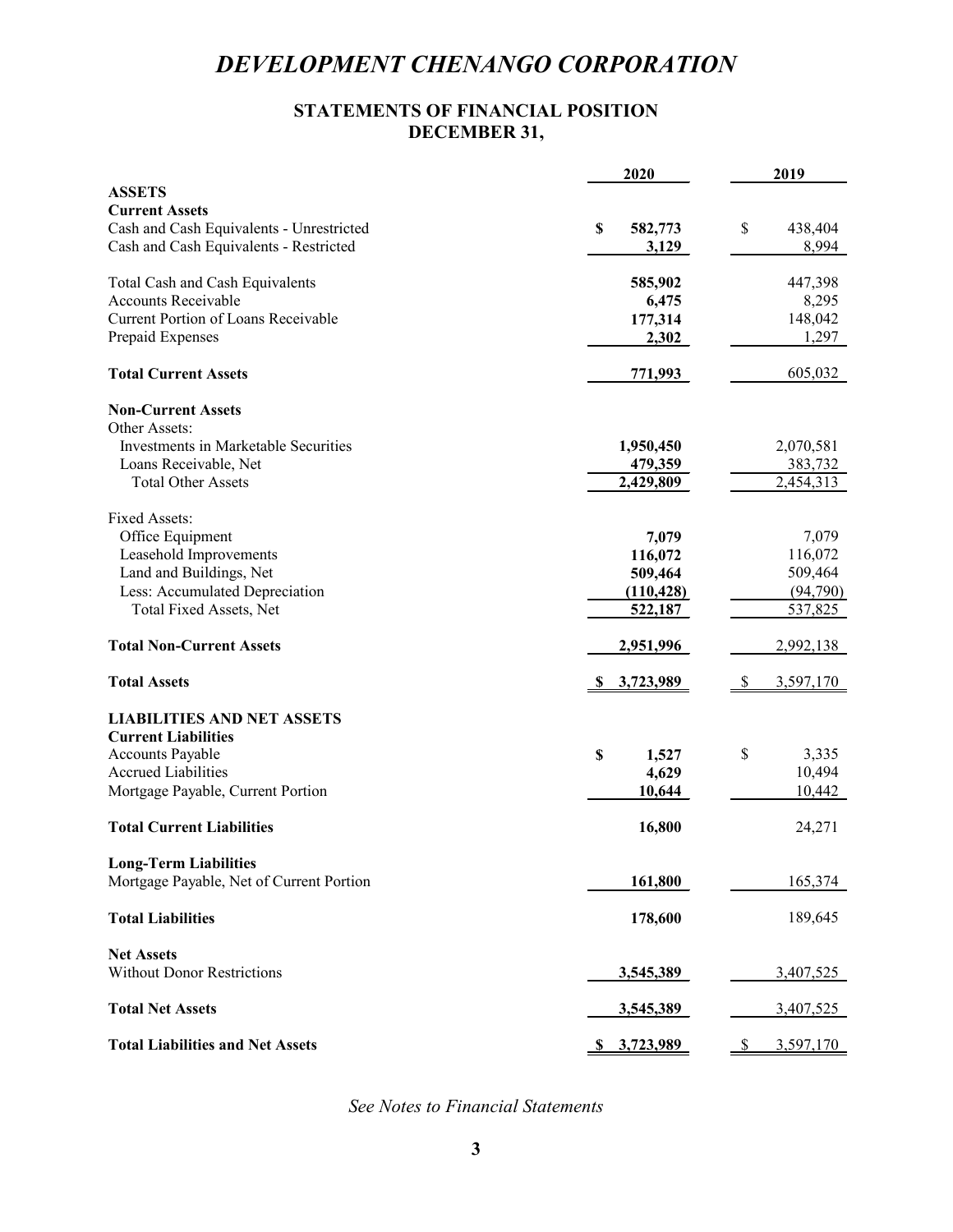# **STATEMENTS OF ACTIVITIES FOR THE YEARS ENDED DECEMBER 31,**

|                                                          |             | 2020      | 2019          |
|----------------------------------------------------------|-------------|-----------|---------------|
| Program, Revenues, Gains, and Other Support              |             |           |               |
| <b>Contributions From:</b>                               |             |           |               |
| <b>Local Governments</b>                                 | $\mathbf S$ | 189,000   | \$<br>187,200 |
| <b>Businesses and General Public</b>                     |             |           | 1,500         |
| Interest and Fees Earned on Loan Portfolio               |             | 33,839    | 24,323        |
| <b>Investment Earnings</b>                               |             | 158,869   | 226,883       |
| Rental Income                                            |             | 14,000    | 18,000        |
| Other                                                    |             | 3,321     |               |
| <b>Total Program, Revenues, Gains, and Other Support</b> |             | 399,029   | 457,906       |
| <b>Functional Expenses</b>                               |             |           |               |
| Program Services:                                        |             |           |               |
| Economic Development                                     |             | 121,643   | 223,199       |
| <b>Business Grants</b>                                   |             | 10,385    | 9,768         |
| Loan Portfolio                                           |             | 27,369    | 23,464        |
| <b>Total Program Services</b>                            |             | 159,397   | 256,431       |
| <b>Supporting Services:</b>                              |             |           |               |
| Management and General                                   |             | 101,768   | 100,562       |
| <b>Total Operating Expenses</b>                          |             | 261,165   | 356,993       |
| Changes in Net Assets                                    |             | 137,864   | 100,913       |
| Net Assets, January 1,                                   |             | 3,407,525 | 3,306,612     |
| Net Assets, December 31,                                 |             | 3,545,389 | 3,407,525     |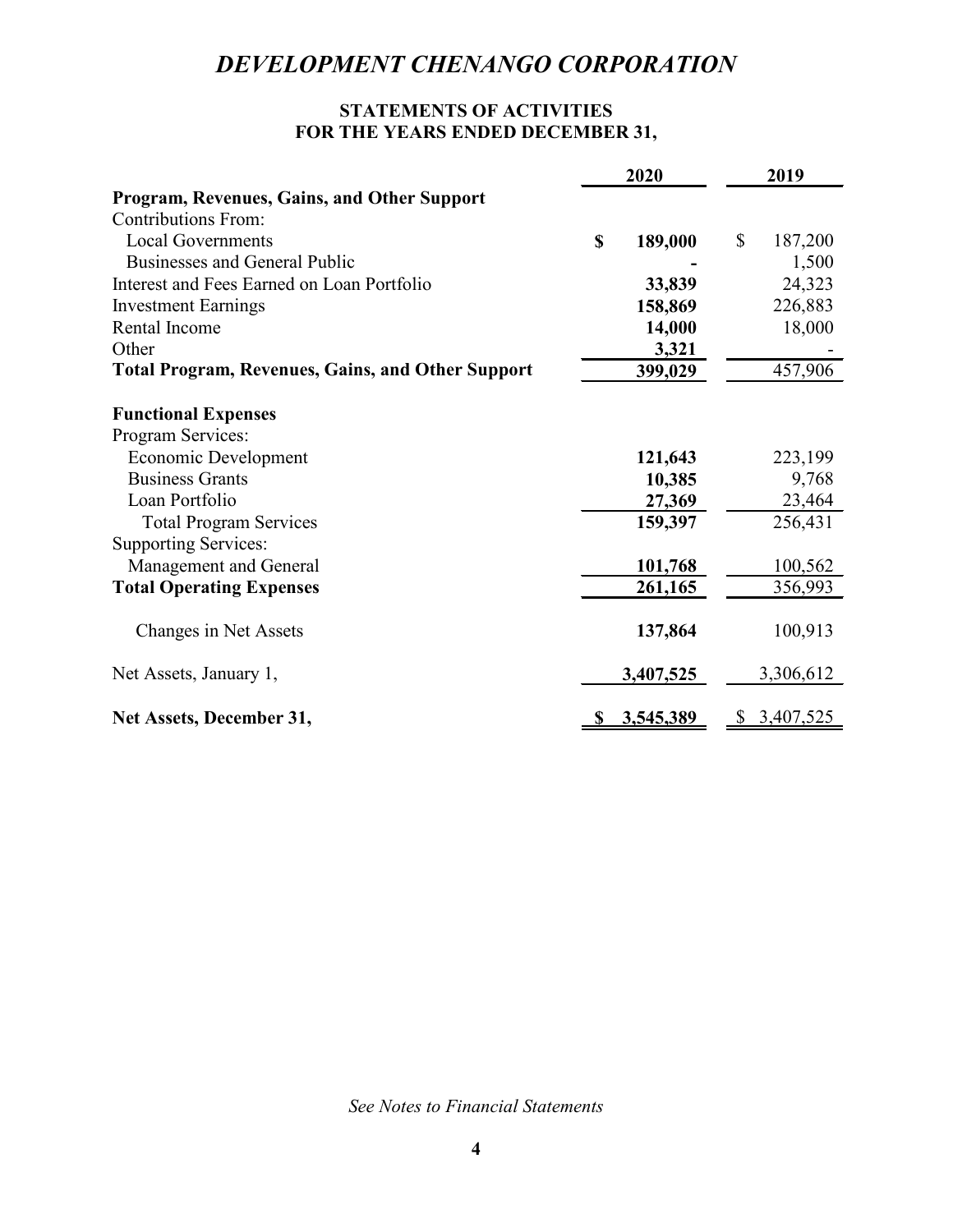# **STATEMENT OF FUNCTIONAL EXPENSES FOR THE YEAR ENDED DECEMBER 31, 2020**

|                                      |              | <b>Program Services</b> |                  |                 | <b>Supporting</b>             |                |
|--------------------------------------|--------------|-------------------------|------------------|-----------------|-------------------------------|----------------|
|                                      | Economic     | <b>Business</b>         | Loan             | <b>Total</b>    | <b>Services</b><br>Management |                |
|                                      | Development  | Grants                  | <b>Portfolio</b> | <b>Programs</b> | and General                   | Total          |
| <b>Management Fees</b>               | 51,200<br>\$ | \$7,313                 | \$7,313          | 65,826<br>S.    | \$<br>80,455                  | \$.<br>146,281 |
| <b>Special Projects</b>              | 2,375        |                         |                  | 2,375           |                               | 2,375          |
| Program Recipient and Administration | 9,638        |                         |                  | 9,638           |                               | 9,638          |
| Professional Fees                    | 13,342       | 1,866                   | 13,789           | 28,997          | 8,788                         | 37,785         |
| Advertising                          | 9,992        |                         |                  | 9,992           |                               | 9,992          |
| Office Expenses                      | 1,781        | 255                     | 255              | 2,290           | 2,797                         | 5,087          |
| Occupancy Expenses                   | 6,012        |                         | 6,012            | 12,025          | 5,157                         | 17,182         |
| <b>Interest Expenses</b>             | 3,787        |                         |                  | 3,787           |                               | 3,787          |
| <b>Rental Property Expenses</b>      | 8,086        |                         |                  | 8,086           |                               | 8,086          |
| Travel and Training                  | 1,713        | 951                     |                  | 2,664           | 1,142                         | 3,806          |
| Insurance                            | 981          |                         |                  | 981             | 527                           | 1,508          |
| <b>Bad Debts</b>                     |              |                         |                  |                 |                               |                |
|                                      | 108,907      | 10,385                  | 27,369           | 146,661         | 98,866                        | 245,527        |
| Depreciation                         | 12,736       |                         |                  | 12,736          | 2,902                         | 15,638         |
| <b>Total Expenses</b>                | 121,643      | \$10,385                | \$27,369         | \$159,397       | 101,768<br>S                  | 261,165        |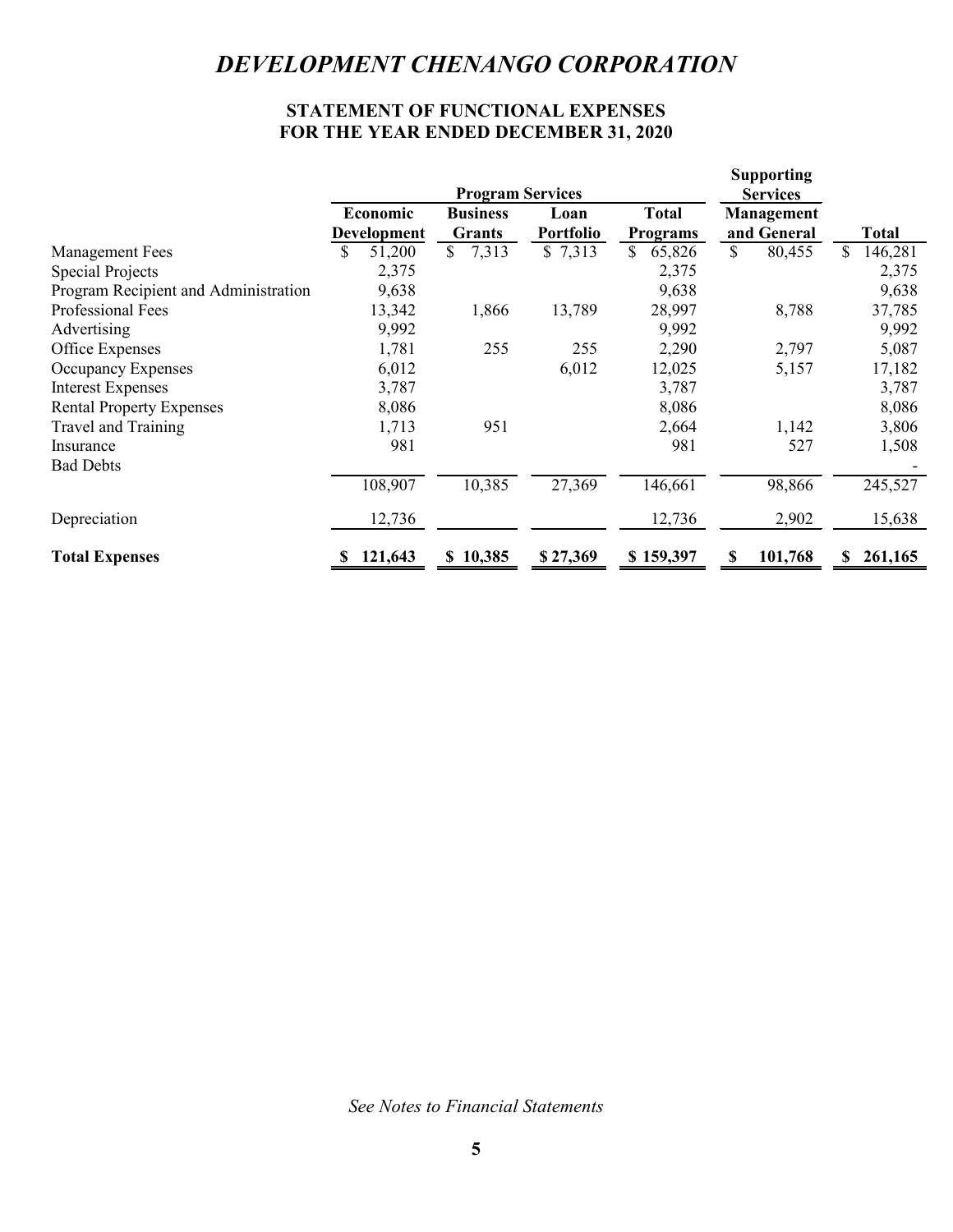# **STATEMENT OF FUNCTIONAL EXPENSES FOR THE YEAR ENDED DECEMBER 31, 2019**

|                                      |                                | <b>Program Services</b>          |                          |                                 | <b>Supporting</b><br><b>Services</b> |               |
|--------------------------------------|--------------------------------|----------------------------------|--------------------------|---------------------------------|--------------------------------------|---------------|
|                                      | Economic<br><b>Development</b> | <b>Business</b><br><b>Grants</b> | Loan<br><b>Portfolio</b> | <b>Total</b><br><b>Programs</b> | <b>Management</b><br>and General     | <b>Total</b>  |
| <b>Management Fees</b>               | 50,660<br>S                    | 7,236<br>S.                      | \$7,236                  | 65,132<br><sup>\$</sup>         | $\mathbb{S}$<br>79,607               | S.<br>144,739 |
| <b>Special Projects</b>              | 106,943                        |                                  |                          | 106,943                         |                                      | 106,943       |
| Program Recipient and Administration | 8,439                          |                                  |                          | 8,439                           |                                      | 8,439         |
| Professional Fees                    | 9,717                          | 1,359                            | 10,042                   | 21,118                          | 6,400                                | 27,518        |
| Advertising                          | 8,852                          |                                  |                          | 8,852                           |                                      | 8,852         |
| Office Expenses                      | 2,949                          | 422                              | 422                      | 3,793                           | 4,632                                | 8,425         |
| Occupancy Expenses                   | 5,764                          |                                  | 5,764                    | 11,528                          | 4,944                                | 16,472        |
| <b>Interest Expenses</b>             | 1,835                          |                                  |                          | 1,835                           |                                      | 1,835         |
| <b>Rental Property Expenses</b>      | 11,768                         |                                  |                          | 11,768                          |                                      | 11,768        |
| Travel and Training                  | 1,353                          | 751                              |                          | 2,104                           | 902                                  | 3,006         |
| Insurance                            | 2,182                          |                                  |                          | 2,182                           | 1,175                                | 3,357         |
| <b>Bad Debt</b>                      |                                |                                  |                          |                                 |                                      |               |
|                                      | 210,462                        | 9,768                            | 23,464                   | 243,694                         | 97,660                               | 341,354       |
| Depreciation                         | 12,737                         |                                  |                          | 12,737                          | 2,902                                | 15,639        |
| <b>Total Expenses</b>                | 223,199                        | 9,768<br>S                       | \$23,464                 | \$256,431                       | 100,562<br>\$                        | 356,993       |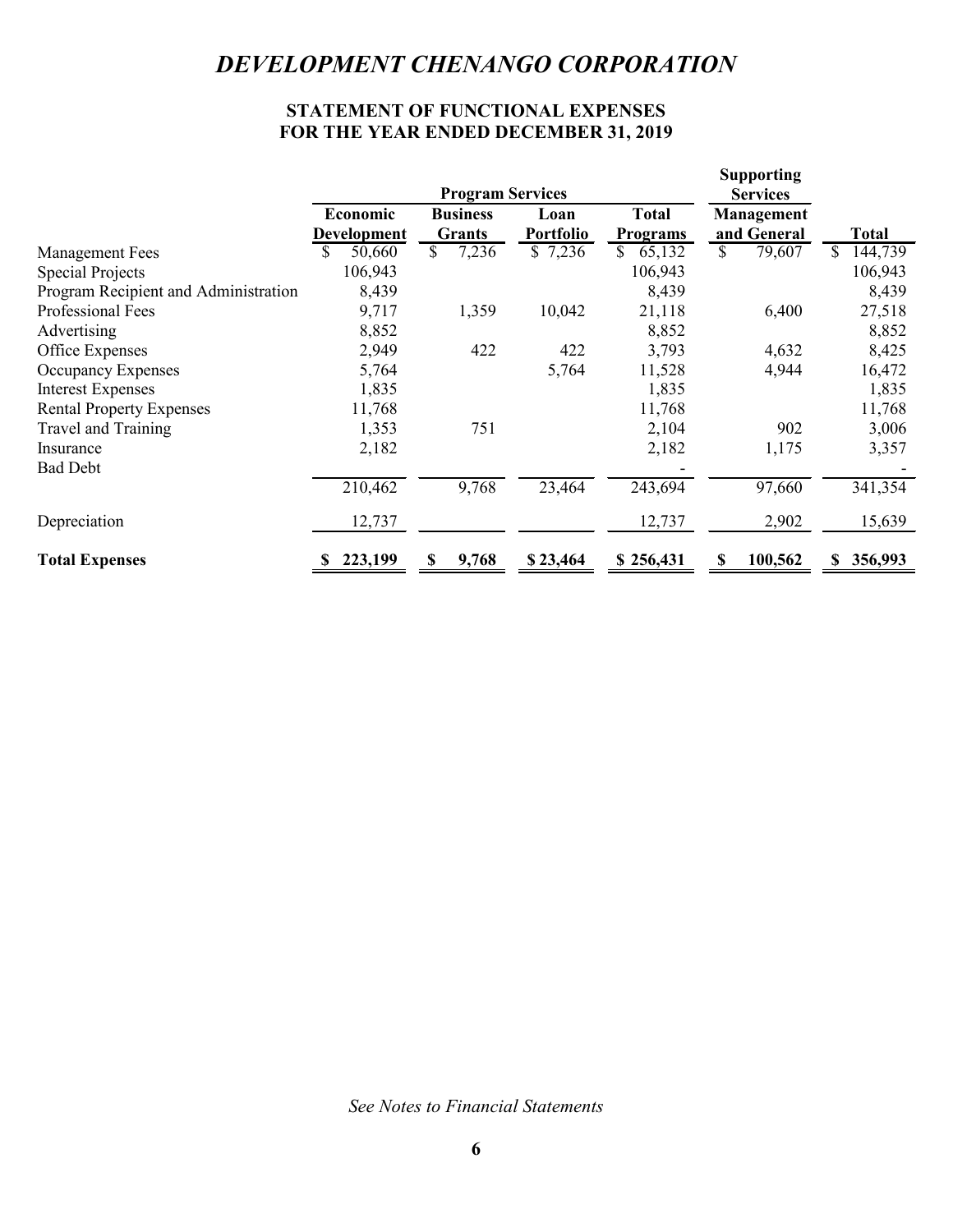# **STATEMENTS OF CASH FLOWS FOR THE YEARS ENDED DECEMBER 31,**

|                                                                 | 2020          |                           | 2019       |
|-----------------------------------------------------------------|---------------|---------------------------|------------|
| <b>Cash Flows From Operating Activities</b>                     |               |                           |            |
| Change in Net Assets                                            | \$<br>137,864 | \$                        | 100,913    |
| Adjustments to Reconcile Change in Net Assets to Net            |               |                           |            |
| Cash Provided by (Used In) Operating Activities:                |               |                           |            |
| Depreciation                                                    | 15,638        |                           | 15,639     |
| Net Realized Gain on Sale of Investments                        | (10, 720)     |                           | (33, 947)  |
| Net Unrealized (Gain) Loss on Investment Transactions           | (123, 469)    |                           | (156, 854) |
| (Increase) Decrease in Accounts Receivable                      | 1,820         |                           | 3,403      |
| (Increase) Decrease in Prepaid Expenses                         | (1,005)       |                           | 808        |
| (Increase) Decrease Loans Receivable                            | (124, 899)    |                           | 176,236    |
| Increase (Decrease) in Accounts Payable and Accrued Liabilities | (7,673)       |                           | (1,709)    |
| <b>Net Cash Provided (Used) by Operating Activities</b>         | (112, 444)    |                           | 104,489    |
| <b>Cash Flows From Investing Activities</b>                     |               |                           |            |
| Proceeds from Sales of Investments                              | 642,032       |                           | 460,252    |
| Purchases of Investments                                        | (387, 712)    |                           | (396, 335) |
| <b>Net Cash Provided (Used) by Investing Activities</b>         | 254,320       |                           | 63,917     |
| <b>Cash Flows From Financing Activities</b>                     |               |                           |            |
| Repayments of Mortgage                                          | (3,372)       |                           | (10, 434)  |
| <b>Net Cash Provided (Used) by Financing Activities</b>         | (3,372)       |                           | (10, 434)  |
| Net Increase (Decrease) in Cash                                 | 138,504       |                           | 157,972    |
| Cash, Restricted Cash, and Cash Equivalents, January 1,         | 447,398       |                           | 289,426    |
| Cash, Restricted Cash, and Cash Equivalents, December 31,       | \$<br>585,902 | $\boldsymbol{\mathsf{S}}$ | 447,398    |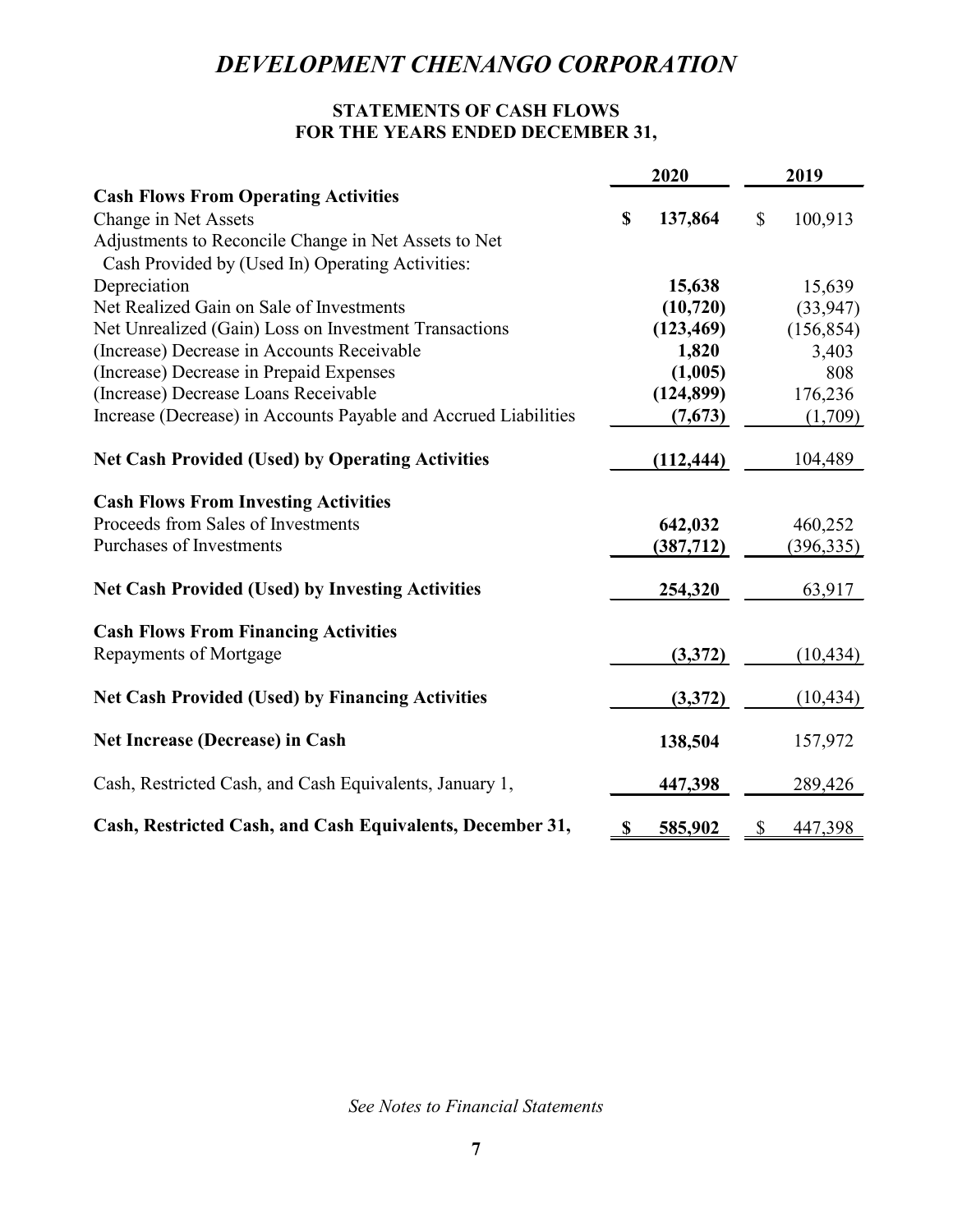#### **NOTES TO FINANCIAL STATEMENTS DECEMBER 31, 2020 AND 2019**

#### *Note 1* **Summary of Significant Accounting Policies**

#### **Nature of Activities**

Development Chenango Corporation (the Corporation) is a local development corporation of the State of New York as defined in §1411 and §201 of the Not-for-Profit Corporation Law. The Corporation was established in 1966.

The Corporation focuses on the retention and creation of jobs in the county through business growth by providing start-up assistance, business planning and technical assistance, access to low-interest financing, assistance navigating government programs and funding sources.

#### **Accounting Method**

The financial statements of the Corporation have been prepared on the accrual basis.

#### **Financial Reporting Entity**

The Corporation was established in 1966 and is governed by its Articles of Incorporation, bylaws, and general laws of New York State. The Corporation is a blended component unit of Chenango County's basic financial statements because the County is the sole corporate member of the Corporation. The Corporation's Board of Directors is comprised of individuals appointed by county management.

#### **Basis of Presentation**

The financial statements of the Corporation have been prepared in accordance with U.S. generally accepted accounting principles (U.S. GAAP), which require the Corporation to report information regarding its financial position and activities according to the following net asset classification.

#### • **Net Assets Without Donor Restrictions**

Net assets that are not subject to donor-imposed restrictions and may be expended for any purpose in performing the primary objectives of the organization. These net assets may be used at the discretion of the Corporation's management and the Board of Directors. From time to time the Board may designate a portion of these net assets for specific purposes which makes them unavailable for use at management's discretion.

#### • **Net Assets With Donor Restrictions**

Net assets subject to stipulations imposed by donors, and grantors. Some donor restrictions are temporary in nature; those restrictions will be met by actions of the Corporation or by the passage of time. Other donor restrictions are perpetual in nature, whereby the donor has stipulated the funds be maintained in perpetuity.

Donor-restricted contributions are reported as increases in net assets with donor restrictions. When a restriction expires, net assets are reclassified from net assets with donor restrictions to net assets without donor restrictions in the Statements of Activities.

At December 31, 2020 and 2019, the Corporation did not have any net assets with donor restrictions.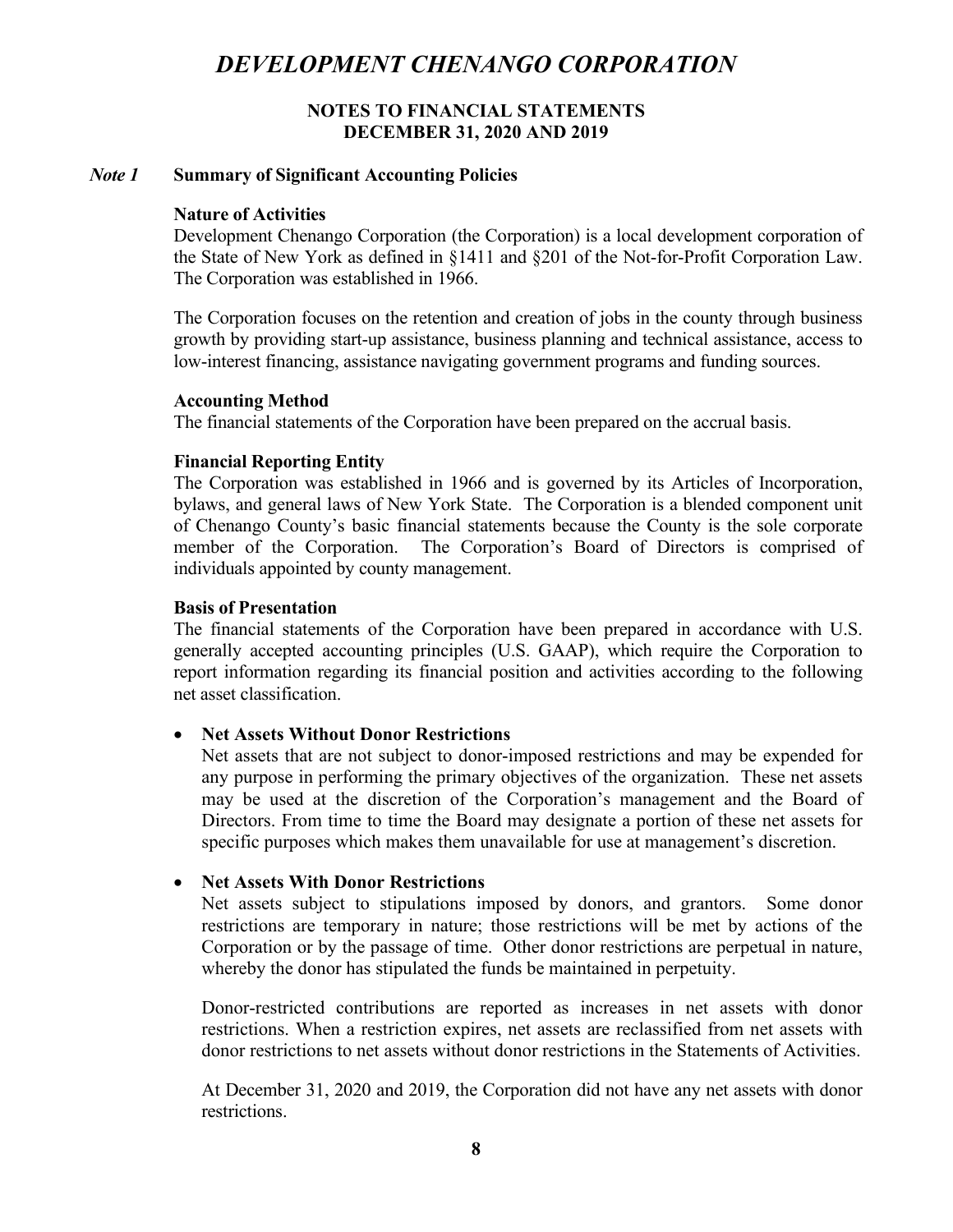#### **NOTES TO FINANCIAL STATEMENTS DECEMBER 31, 2020 AND 2019**

#### *Note 1* **Summary of Significant Accounting Policies - Continued**

#### **Cash and Cash Equivalents**

For purposes of reporting cash flows, cash and cash equivalents include all highly liquid investments with original maturities of three months or less.

#### **Loans Receivable**

The Corporation accounts for loans receivable and the related interest income under the accrual method of accounting. Loans receivable are carried at unpaid principal balances, less an allowance for loan losses and net of any deferred loan fees. The allowance for loan losses is increased by charges to the change in net assets and decreased by charge-offs (net of recoveries). Management's periodic evaluation of the adequacy of the allowance is based on the past loan loss experience, specific impaired loans, adverse situations that may affect the borrower's ability to repay, estimated value of any underlying collateral, and current economic conditions. Past due status is determined on contractual terms. Loans are considered impaired if full principal or interest payments are not anticipated in accordance with the contractual terms. The Corporation's practice is to charge off any loan or portion of a loan when the loan is determined by management to be uncollectable due to the borrower's failure to meet repayment terms, the borrower's deteriorating or deteriorated financial condition, the depreciation of the underlying collateral, or for other reasons.

When management believes, considering economic conditions, business conditions, and collection efforts, that the loans are impaired or collection of interest is doubtful, the interest accrual is removed. Any uncollected interest if previously accrued is charged off or an allowance is established by a charge to interest income. Interest income on nonaccrual loans is recognized only to the extent cash payments are received.

Loan fees are recognized as income when received. Interest on loans is recognized over the term of the loan and is calculated using the simple-interest method on principal amounts outstanding.

#### **Property and Equipment**

Property and equipment are recorded at cost. Depreciation is provided for using the straightline method over the estimated useful lives of the respective assets. The Corporation capitalizes all assets, excluding land, greater than \$500 and with useful lives greater than one year.

#### **Related Party**

The Corporation is related through common management and Board of Directors membership with the Chenango County Industrial Development Agency (IDA), which also promotes economic development in the County. The Corporation is related through common management with Commerce Chenango, Inc.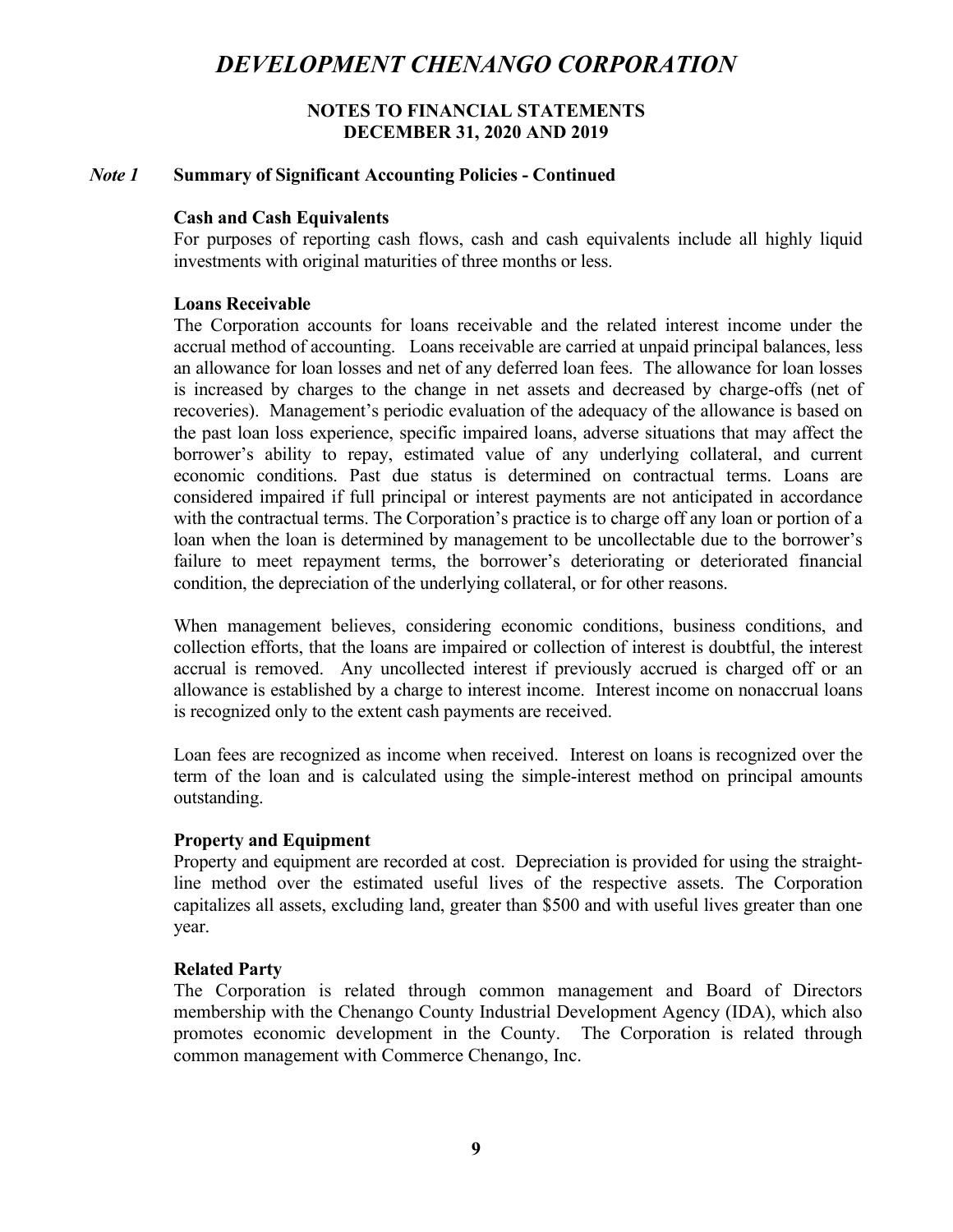### **NOTES TO FINANCIAL STATEMENTS DECEMBER 31, 2020 AND 2019**

#### *Note 1* **Summary of Significant Accounting Policies - Continued**

#### **Income Taxes**

The Corporation is recognized as exempt from federal taxation under  $\S501(c)(3)$  of the Internal Revenue Code.

#### **Use of Estimates**

The preparation of financial statements in conformity with U.S. GAAP requires management to make estimates and assumptions that affect certain reported amounts and disclosures. Accordingly, actual results could differ from those estimates.

#### **Natural and Functional Expenses**

The financial statements report certain categories of expenses that are attributed to more than one program or supporting function. Therefore, expenses require allocation on a reasonable basis which is consistently applied. The expenses allocated include project costs and professional fees, both of which are allocated on the basis of estimates of time and effort, or other reasonable bases.

#### **Evaluation of Subsequent Events**

The Corporation has evaluated events and transactions for potential recognition or disclosure in the financial statements through March 26, 2021, the date on which the financial statements were available to be issued.

#### **Reclassification**

Certain amounts presented for the year ended December 31, 2019 have been reclassified to conform to the current year's presentation. These reclassifications had no effect on the December 31, 2019 ending net assets.

#### *Note 2* **Concentrations of Credit Risk Arising from Cash Deposits in Excess of Insured Limits**

The Corporation maintains cash balances and certificates of deposit at one financial institution. From time to time, the Corporation may have bank deposits in excess of the Federal Deposit Insurance Corporation (FDIC) insurance limits. The FDIC insures total accounts at each institution for up to \$250,000 for each account ownership category.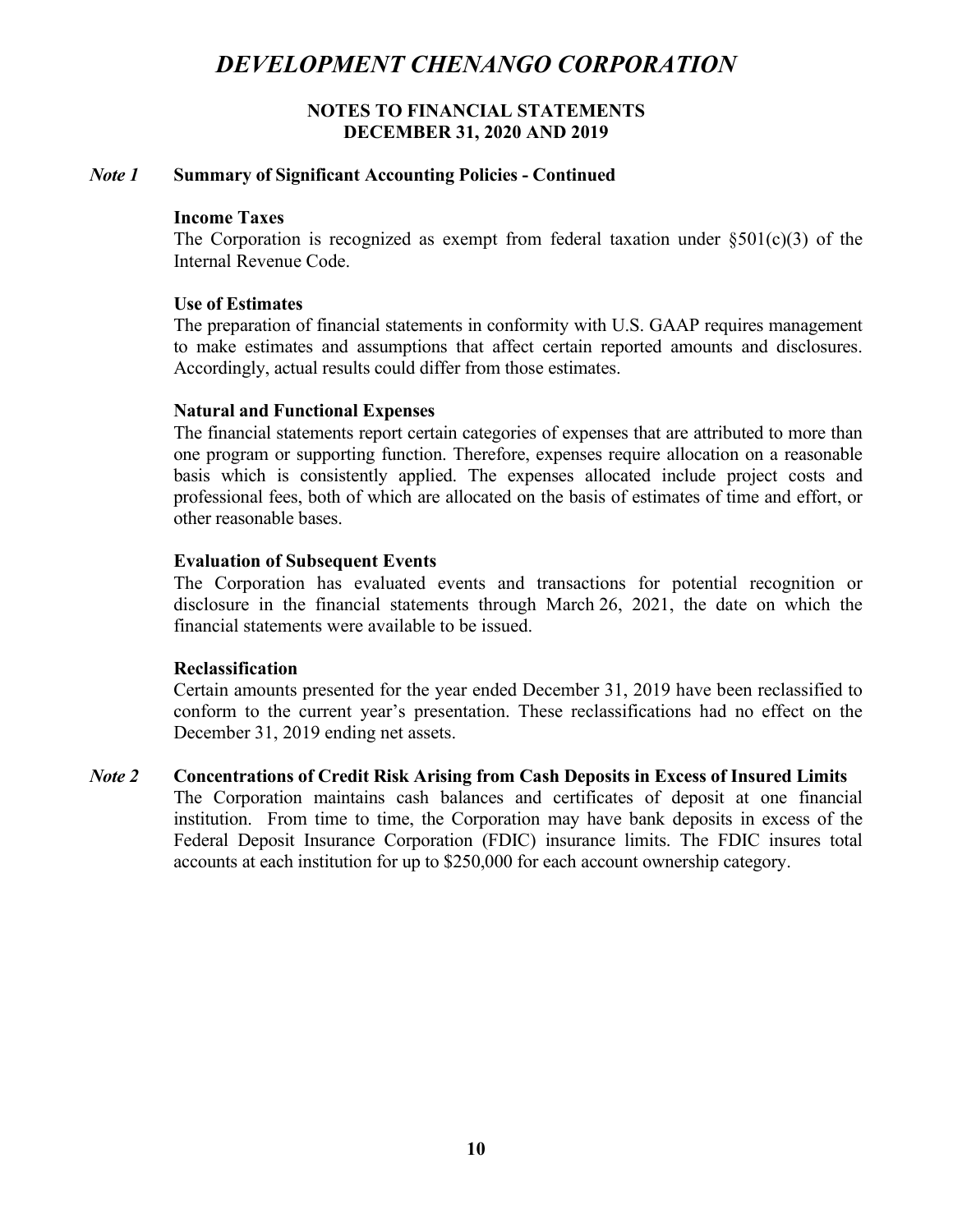### **NOTES TO FINANCIAL STATEMENTS DECEMBER 31, 2020 AND 2019**

# *Note 3* **Liquidity and Availability of Resources**

The Corporation's financial assets available within one year of the consolidated statements of financial position date for general expenditure are as follows:

|                                                  |    | 2020        |    | 2019        |
|--------------------------------------------------|----|-------------|----|-------------|
| <b>Years Ended December 31,</b>                  |    |             |    |             |
| Cash and Equivalents                             | S  | 585,902     | S  | 447,398     |
| <b>Accounts Receivable</b>                       |    | 6,475       |    | 8,295       |
| Loans Receivable                                 |    | 656,673     |    | 531,774     |
| Investments                                      |    | 1,950,450   |    | 2,070,581   |
| <b>Total Financial Assets</b>                    |    |             |    |             |
| <b>Available Within One Year</b>                 |    | 3,199,500   |    | 3,058,048   |
| Less: Amounts Unavailable Within One Year:       |    |             |    |             |
| Cash Restricted for Escrow                       |    | (3,129)     |    | (8,994)     |
| Noncurrent Loans Receivable                      |    | (479, 359)  |    | (383, 732)  |
| Net Assets Designated for Future Loans           |    | (975, 225)  |    | (1,034,928) |
| <b>Total Amounts Unavailable Within One Year</b> |    | (1,457,713) |    | (1,427,654) |
| <b>Total Financial Assets Available To</b>       |    |             |    |             |
| <b>Management Within One Year</b>                | \$ | 1,741,787   | \$ | 1,630,394   |

The Corporation manages its financial assets to be available as its operating expenditures, liabilities, and other obligations come due.

#### *Note 4* **Investments**

The Corporation categorizes its fair value measurements within the fair value hierarchy established by generally accepted accounting principles.

Financial Accounting Standards Board (FASB) Accounting Standards Codification (ASC) 820, "Fair Value Measurements and Disclosures," established a framework for measuring fair value. That framework established a fair value hierarchy that prioritizes the inputs to valuation techniques used to measure fair value. The hierarchy gives the highest priority to unadjusted quoted prices in active markets for identical assets or liabilities (Level 1 Measurements) and the lowest priority to unobservable inputs (Level 3 Measurements). The three levels of the fair value hierarchy under FASB ASC 820 are as follows:

**Level 1** Inputs to the valuation methodology are unadjusted quoted prices for identical assets or liabilities in active markets that the Corporation has the ability to access.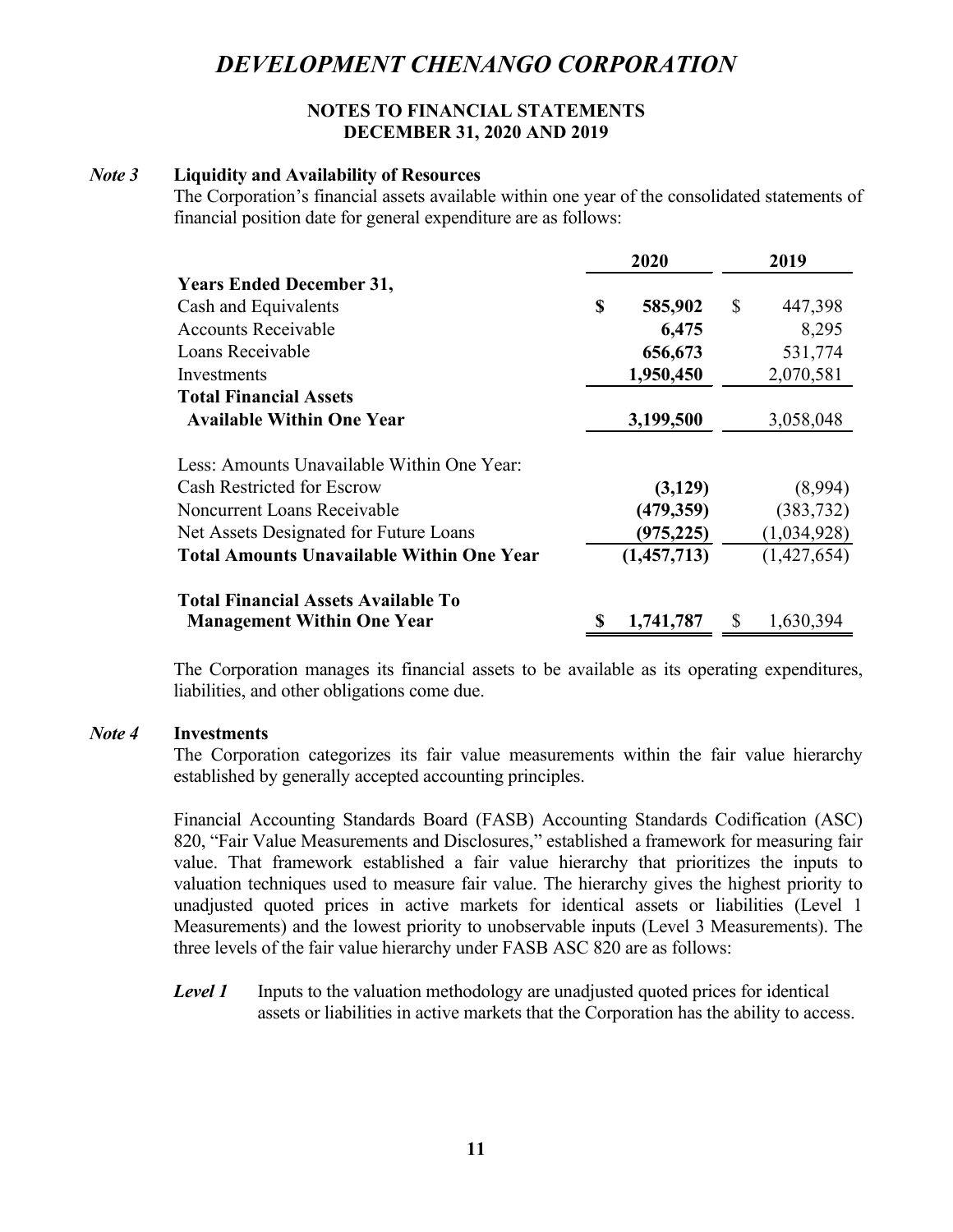### **NOTES TO FINANCIAL STATEMENTS DECEMBER 31, 2020 AND 2019**

### *Note 4* **Investments - Continued**

**Level 2** Inputs to the valuation methodology include:

- Quoted prices for similar assets or liabilities in active markets;
- Quoted prices for identical or similar assets or liabilities in inactive markets;
- Inputs other than quoted prices that are observable for the asset or liability;
- Inputs derived principally from or corroborated observable market data by correlation or other means.

If the asset or liability has a specified (contractual) term, the Level 2 input must be observable for substantially the full term of the asset or liability.

**Level 3** Inputs to the valuation methodology are unobservable and significant to the fair value measurement.

The asset's or liability's fair value measurement level within the fair value hierarchy is based on the lowest level of any input that is significant to the fair value measurement. Valuation techniques need to maximize the use of observable inputs and minimize the use of unobservable inputs.

The Corporation does not typically purchase investments for a duration long enough to cause it to believe that it is exposed to any material interest rate risk.

|  |  | The Corporation had the following investments at December 31,: |
|--|--|----------------------------------------------------------------|
|  |  |                                                                |

|                                      |                |               | 2020          |                                        |
|--------------------------------------|----------------|---------------|---------------|----------------------------------------|
|                                      | <b>Level 1</b> | Level 2       | Level 3       | <b>Total</b>                           |
| Investments in Marketable Securities | 1,873,397<br>S | \$<br>77,053  | \$            | \$<br>1,950,450                        |
| Loans Receivables, Net               |                |               | 656,673       | 656,673                                |
| <b>Total</b>                         | 1,873,397<br>S | S<br>77,053   | \$<br>656,673 | 2,607,123<br>$\boldsymbol{\mathsf{S}}$ |
|                                      |                |               |               |                                        |
|                                      |                |               | 2019          |                                        |
|                                      | <b>Level 1</b> | Level 2       | Level 3       | <b>Total</b>                           |
| Investments in Marketable Securities | 1,970,189<br>S | \$<br>100,392 | $\mathbb{S}$  | \$<br>2,070,581                        |
| Loans Receivables, Net               |                |               | 531,774       | 531,774                                |
|                                      |                |               |               |                                        |

Investments in marketable securities are valued at readily determinable fair values and all investments in debt securities are reported at their values in the Statement of Financial Position. Unrealized gains and losses are included in the Change in Net Assets.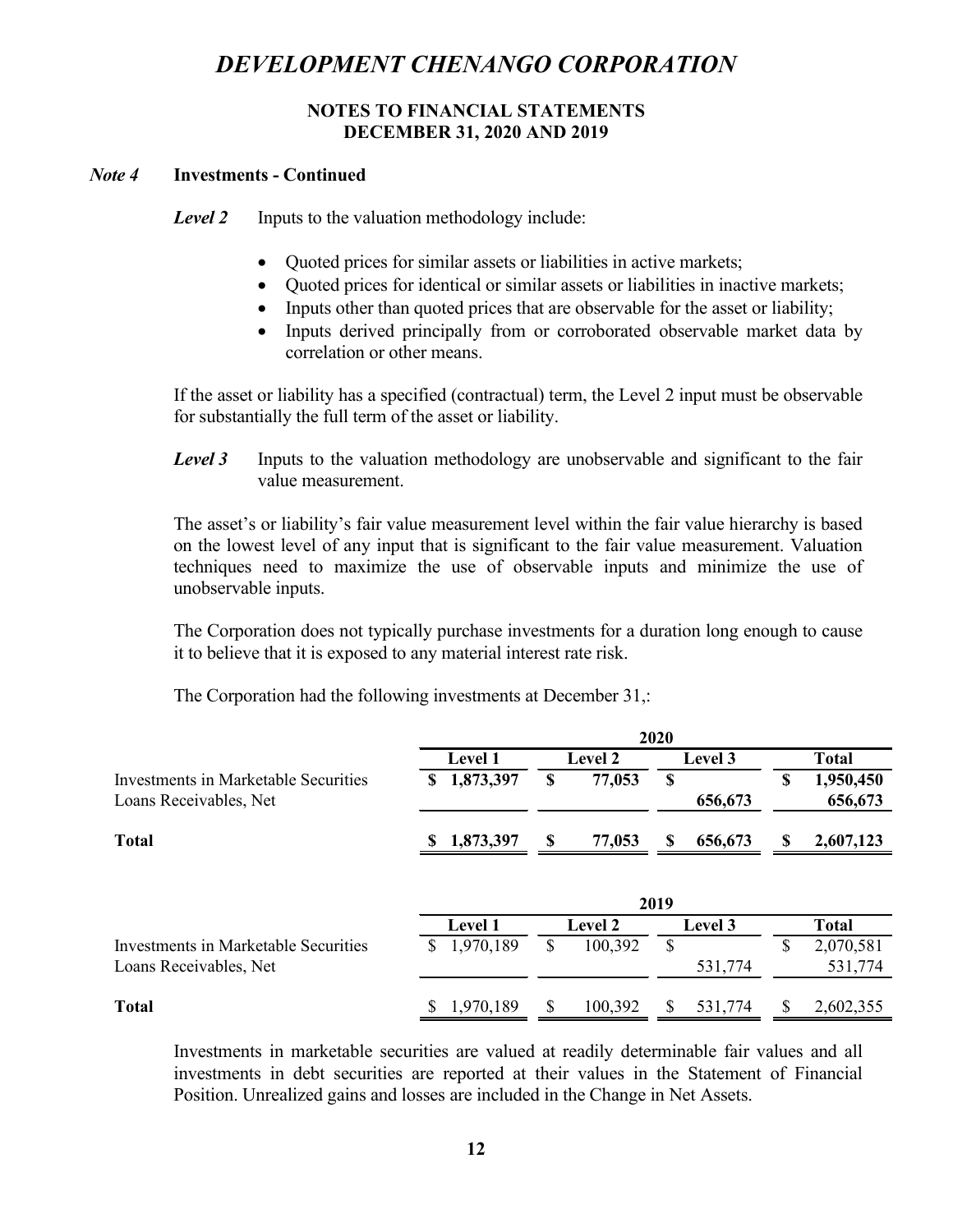# **NOTES TO FINANCIAL STATEMENTS DECEMBER 31, 2020 AND 2019**

# *Note 4* **Investments - Continued**

Investments in Marketable Securities are summarized below as of December 31,:

|                                           |               |                   |                           | 2020                  |                           |                   |
|-------------------------------------------|---------------|-------------------|---------------------------|-----------------------|---------------------------|-------------------|
|                                           |               |                   |                           |                       |                           | <b>Unrealized</b> |
|                                           | $\mathbf S$   | <b>Market</b>     | $\mathbf S$               | Cost<br>83,332        | \$                        | Gain (Loss)       |
| Money Funds<br><b>Equity Mutual Funds</b> |               | 83,332<br>749,892 |                           | 581,159               |                           | 168,733           |
| <b>Real Asset Funds</b>                   |               | 77,053            |                           | 68,126                |                           | 8,927             |
| <b>Fixed Income Mutual Funds</b>          |               | 1,040,173         |                           | 999,923               |                           | 40,250            |
|                                           |               |                   |                           |                       |                           |                   |
| <b>Total</b>                              | \$            | 1,950,450         | $\boldsymbol{\mathsf{S}}$ | 1,732,540             | $\boldsymbol{\mathsf{S}}$ | 217,910           |
|                                           |               |                   |                           | 2019                  |                           |                   |
|                                           |               |                   |                           |                       |                           | <b>Unrealized</b> |
|                                           |               | <b>Market</b>     |                           | Cost                  |                           | Gain (Loss)       |
| Money Funds                               | $\mathcal{S}$ | 66,860            | $\mathcal{S}$             | 66,860                | $\mathbb{S}$              |                   |
| <b>Equity Mutual Funds</b>                |               | 655,151           |                           | 590,571               |                           | 64,580            |
| <b>Real Asset Funds</b>                   |               | 100,392           |                           | 87,863                |                           | 12,529            |
| <b>Fixed Income Mutual Funds</b>          |               | 1,248,178         |                           | 1,230,846             |                           | 17,332            |
| <b>Total</b>                              | \$            | 2,070,581         | $\mathcal{S}$             | 1,976,140             | $\boldsymbol{\mathsf{S}}$ | 94,441            |
| Investment return is as follows:          |               |                   |                           |                       |                           |                   |
|                                           |               |                   | 2020                      |                       | 2019                      |                   |
| <b>Interest and Dividends</b>             |               | $\mathbf S$       |                           | $\mathbf S$<br>35,546 |                           | 47,519            |
| Realized Gains (Losses)                   |               |                   |                           | 10,720                |                           | 33,947            |
| Unrealized Gains (Losses)                 |               |                   | 123,469                   |                       |                           | 156,854           |
| <b>Investment Fees</b>                    |               |                   |                           | (10, 866)             |                           | (11, 437)         |
| <b>Total</b>                              |               | \$                | 158,869                   | \$                    |                           | 226,883           |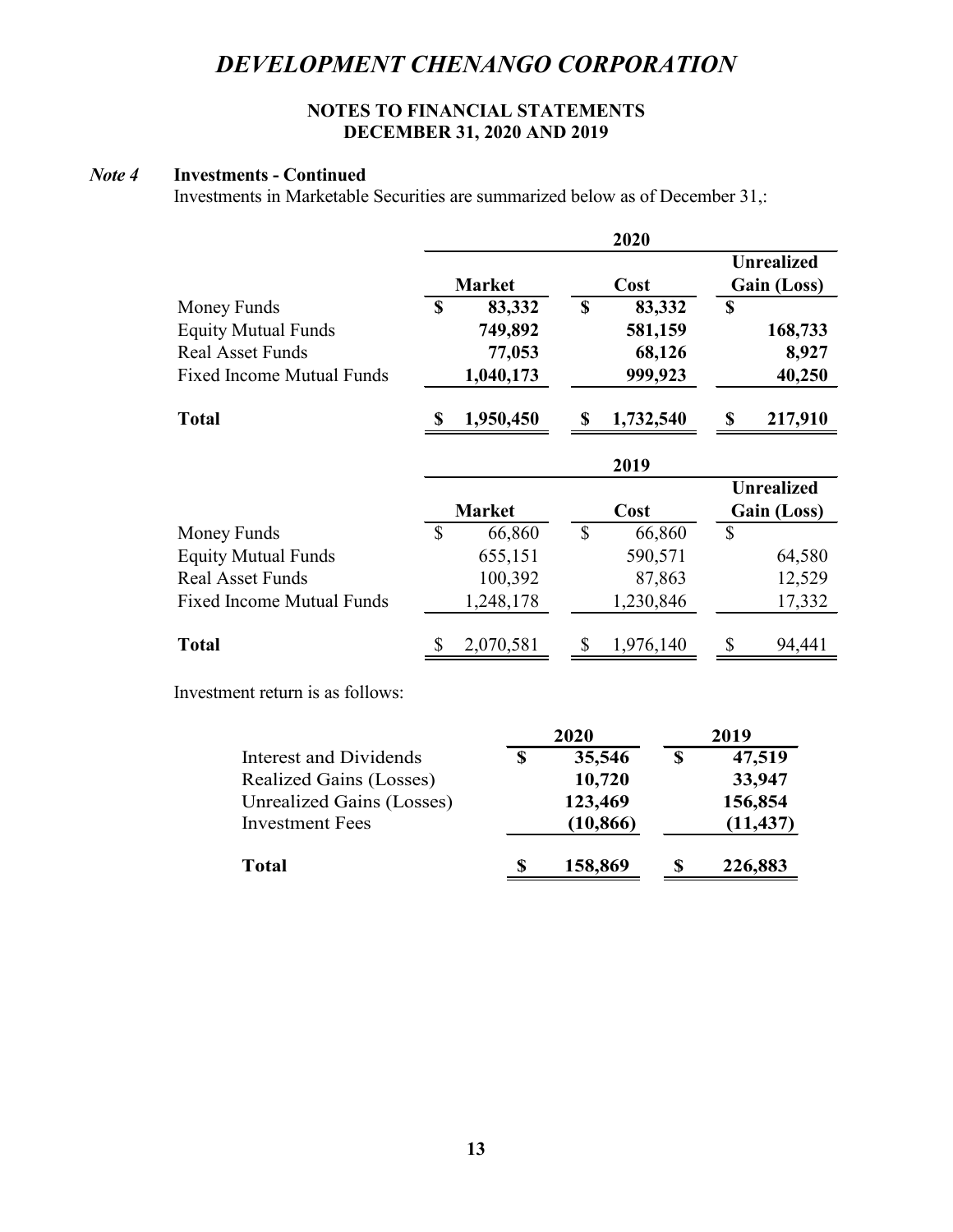### **NOTES TO FINANCIAL STATEMENTS DECEMBER 31, 2020 AND 2019**

### *Note 5* **Loans Receivable**

Loans receivable, net of allowance, is summarized as follows:

|                                      |   | 2020      | 2019      |
|--------------------------------------|---|-----------|-----------|
| Business Assistance Loan Fund        | S | 201,968   | 347,713   |
| Dairy Revolving Loan Fund            |   | 424,870   | 185,544   |
| Micro Enterprise Fund                |   | 27,869    | 27,869    |
| COVID-19 Loan Fund                   |   | 26,250    |           |
|                                      |   | 680,957   | 561,126   |
| Less: Allowance for Estimated Losses |   | (24, 284) | (29, 352) |
| Total                                |   | 656,673   | 531,774   |

### *Note 6* **Property and Equipment**

The Corporation's property and equipment consisted of the following at December 31,:

|                                |               |               | 2020                               |    |                   |
|--------------------------------|---------------|---------------|------------------------------------|----|-------------------|
| <b>Asset</b>                   | Cost          |               | Accumulated<br><b>Depreciation</b> |    | <b>Book Value</b> |
| Buildings and Land             | \$<br>509,464 | S             | (70, 299)                          | \$ | 439,165           |
| Leasehold Improvements         | 116,072       |               | (33,050)                           |    | 83,022            |
| <b>Equipment and Furniture</b> | 7,079         |               | (7,079)                            |    |                   |
| <b>Total</b>                   | 632,615       | S             | (110, 428)                         | S  | 522,187           |
|                                |               |               |                                    |    |                   |
|                                |               |               | 2019                               |    |                   |
|                                |               |               | Accumulated                        |    |                   |
| <b>Asset</b>                   | Cost          |               | <b>Depreciation</b>                |    | <b>Book Value</b> |
| Buildings and Land             | \$<br>509,464 | $\mathcal{S}$ | (67, 397)                          | \$ | 442,067           |
| Leasehold Improvements         | 116,072       |               | (20,314)                           |    | 95,758            |
| <b>Equipment and Furniture</b> | 7,079         |               | (7,079)                            |    |                   |

Depreciation expense amounted to \$15,639 for each of the years ended December 31, 2020 and 2019.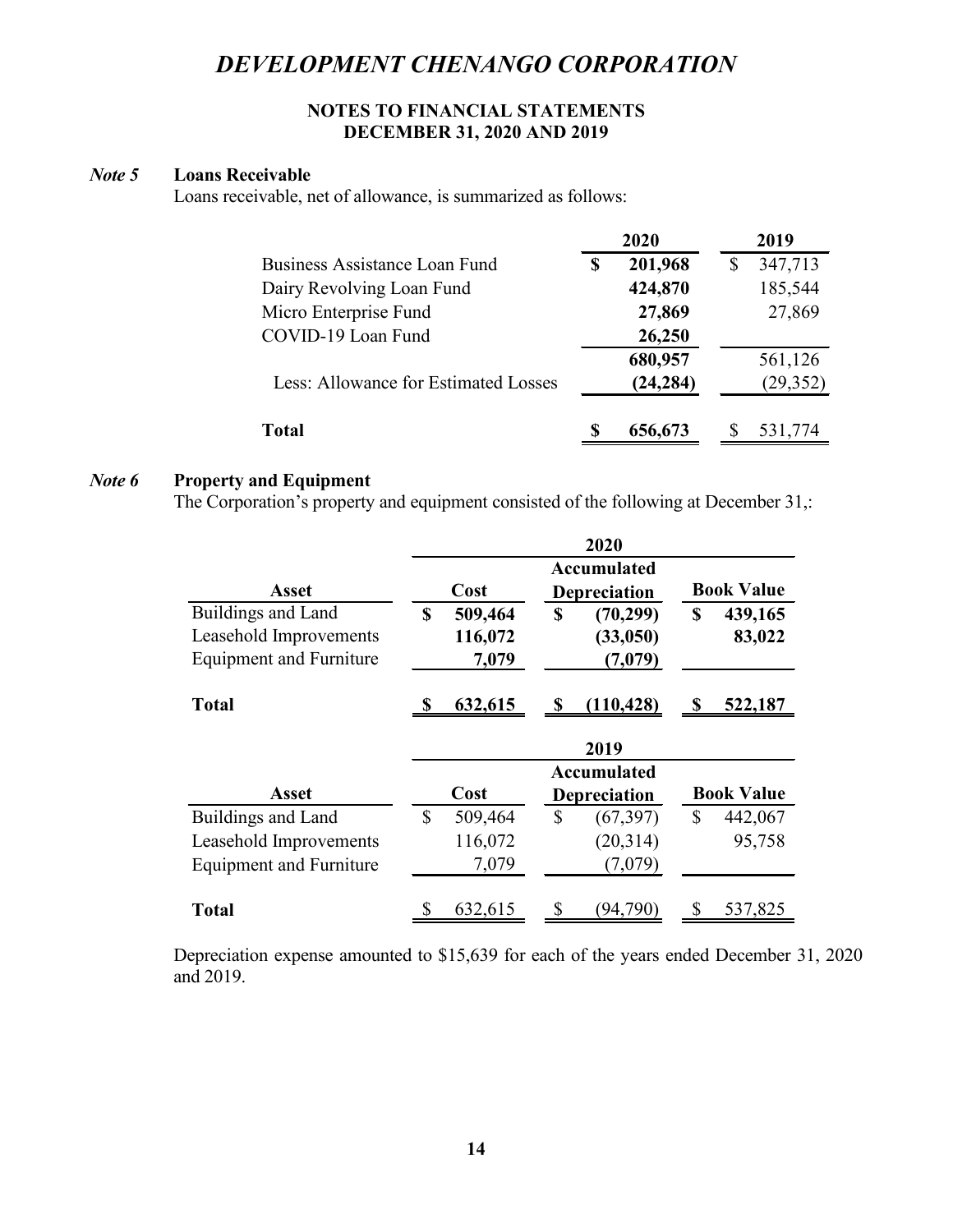### **NOTES TO FINANCIAL STATEMENTS DECEMBER 31, 2020 AND 2019**

#### *Note 7* **Mortgage Payable**

On July 1, 2014, DCC obtained a \$200,000 construction mortgage loan from a nonprofit organization that administers funds from a governmental agency. The proceeds of the loan were used to finance the construction and renovation of 17-19 South Broad Street, which is the security for the loan. The loan is for 20 years at an interest rate of 1%. There are no payments required for the first 12 months of the loan. The first twelve payments were interest only, beginning August 2016. The regular payments began in August 2017 in the amount of \$1,022. The final payment is in July 2035. Based on the market rates for similar loans, the fair value of the note approximates the carrying value.

|                       | 2020 |           | 2019 |           |
|-----------------------|------|-----------|------|-----------|
| Mortgage Payable      |      | 172,444   |      | 175,816   |
| Less: Current Portion |      | (10, 644) |      | (10, 442) |
| <b>Total</b>          |      | 161,800   |      | 165,374   |

The following is a schedule of future principal and interest mortgage payments:

|                               | Principal    | <b>Interest</b> | <b>Total</b> |
|-------------------------------|--------------|-----------------|--------------|
| 2021                          | 10,644<br>\$ | 1,624<br>\$     | 12,268<br>S  |
| 2022                          | 10,751       | 1,517           | 12,268       |
| 2023                          | 10,859       | 1,409           | 12,268       |
| 2024                          | 10,968       | 1,300           | 12,268       |
| 2025                          | 11,079       | 1,190           | 12,269       |
| 2026-2030                     | 57,084       | 4,258           | 61,342       |
| 2031-2035                     | 61,059       | 1,337           | 62,396       |
| <b>Total Mortgage Payable</b> | S<br>172,444 | 12,635          | 185,079      |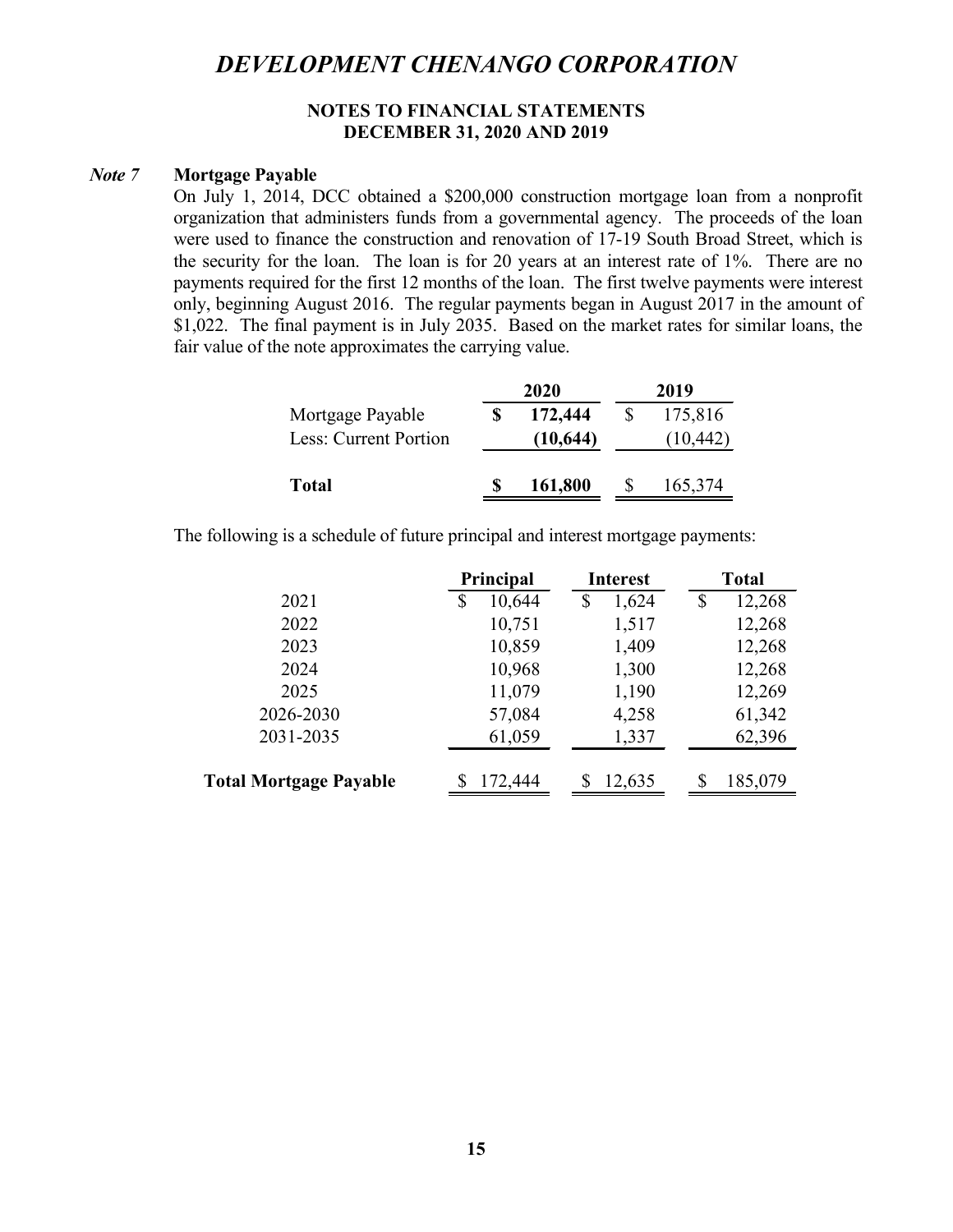### **NOTES TO FINANCIAL STATEMENTS DECEMBER 31, 2020 AND 2019**

#### *Note 8* **Related Party Transactions**

Several transactions have occurred between DCC and certain governing board members, a board member's business, or another business in which a board member is a director or employee. The transactions can be summarized as follows:

Certain governing board members of DCC are governing board members and/or employees of the financial institution that DCC maintains its cash accounts and investments. At December 31, 2020, and 2019, DCC paid investment fees to the financial institution in the amount of \$10,866 and \$11,437, respectively.

Certain governing board members of DCC are employees of Chenango County and/or members of the Chenango County Board of Supervisors. In 2020 and 2019, DCC received direct funding from Chenango County in the amount of \$114,000 and \$112,200, respectively.

The president of Commerce Chenango, Inc. is also the Executive Director and a board member of DCC. In 2020 and 2019, DCC paid Commerce Chenango for management fees in the amount of \$146,281 and \$144,739, respectively.

#### *Note 9* **Economic Uncertainty - COVID-19**

In March 2020, the COVID-19 coronavirus outbreak was declared a pandemic. Actions taken around the world to help mitigate the spread of the coronavirus include restrictions on travel, quarantines in certain areas, and forced closures for certain types of public places and businesses. The coronavirus and actions taken to mitigate it have had, and are expected to continue to have, an adverse impact on the economies and financial markets of many countries, including the area in which the Corporation exists. While it is unknown how long these conditions will last and what the complete financial effect will be, the Corporation expects disruptions to businesses and residents, which could negatively impact operating results in future periods.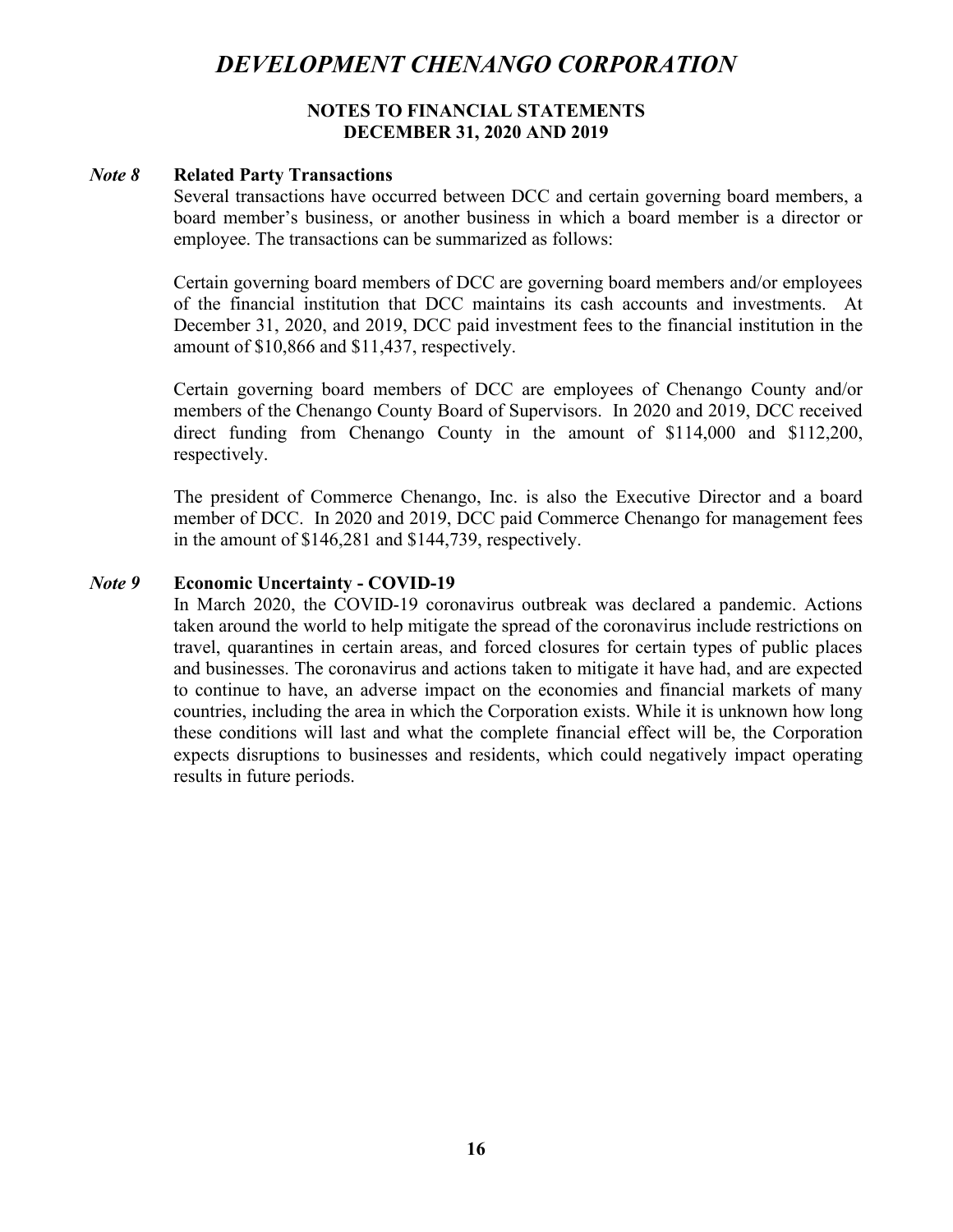

# **INDEPENDENT AUDITORS' REPORT ON INTERNAL CONTROL OVER FINANCIAL REPORTING AND ON COMPLIANCE AND OTHER MATTERS BASED ON AN AUDIT OF FINANCIAL STATEMENTS PERFORMED IN ACCORDANCE WITH** *GOVERNMENT AUDITING STANDARDS*

To the Board of Directors Development Chenango Corporation Norwich, New York

We have audited, in accordance with the auditing standards generally accepted in the United States of America and the standards applicable to financial audits contained in *Government Auditing Standards*  issued by the Comptroller General of the United States, the financial statements of Development Chenango Corporation (the Corporation), which comprise the Statement of Financial Position as of December 31, 2020, and the related Statements of Activities, Functional Expenses, and Cash Flows for the year then ended, and the related notes to the financial statements, and have issued our report thereon dated March 26, 2021.

### **Internal Control Over Financial Reporting**

In planning and performing our audit of the financial statements, we considered the Corporation's internal control over financial reporting (internal control) to determine the audit procedures that are appropriate in the circumstances for the purpose of expressing our opinion on the financial statements, but not for the purpose of expressing an opinion on the effectiveness of the Corporation's internal control. Accordingly, we do not express an opinion on the effectiveness of the Corporation's internal control.

A deficiency in internal control exists when the design or operation of a control does not allow management or employees, in the normal course of performing their assigned functions, to prevent, or detect and correct, misstatements on a timely basis. A material weakness is a deficiency, or a combination of deficiencies, in internal control, such that there is a reasonable possibility that a material misstatement of the entity's financial statements will not be prevented or detected and corrected on a timely basis. A significant deficiency is a deficiency, or a combination of deficiencies, in internal control that is less severe than a material weakness, yet important enough to merit attention by those charged with governance.

Our consideration of internal control was for the limited purpose described in the first paragraph of this section and was not designed to identify all deficiencies in internal control that might be material weaknesses or significant deficiencies. Given these limitations, during our audit we did not identify any deficiencies in internal control that we consider to be material weaknesses. However, material weaknesses may exist that have not been identified.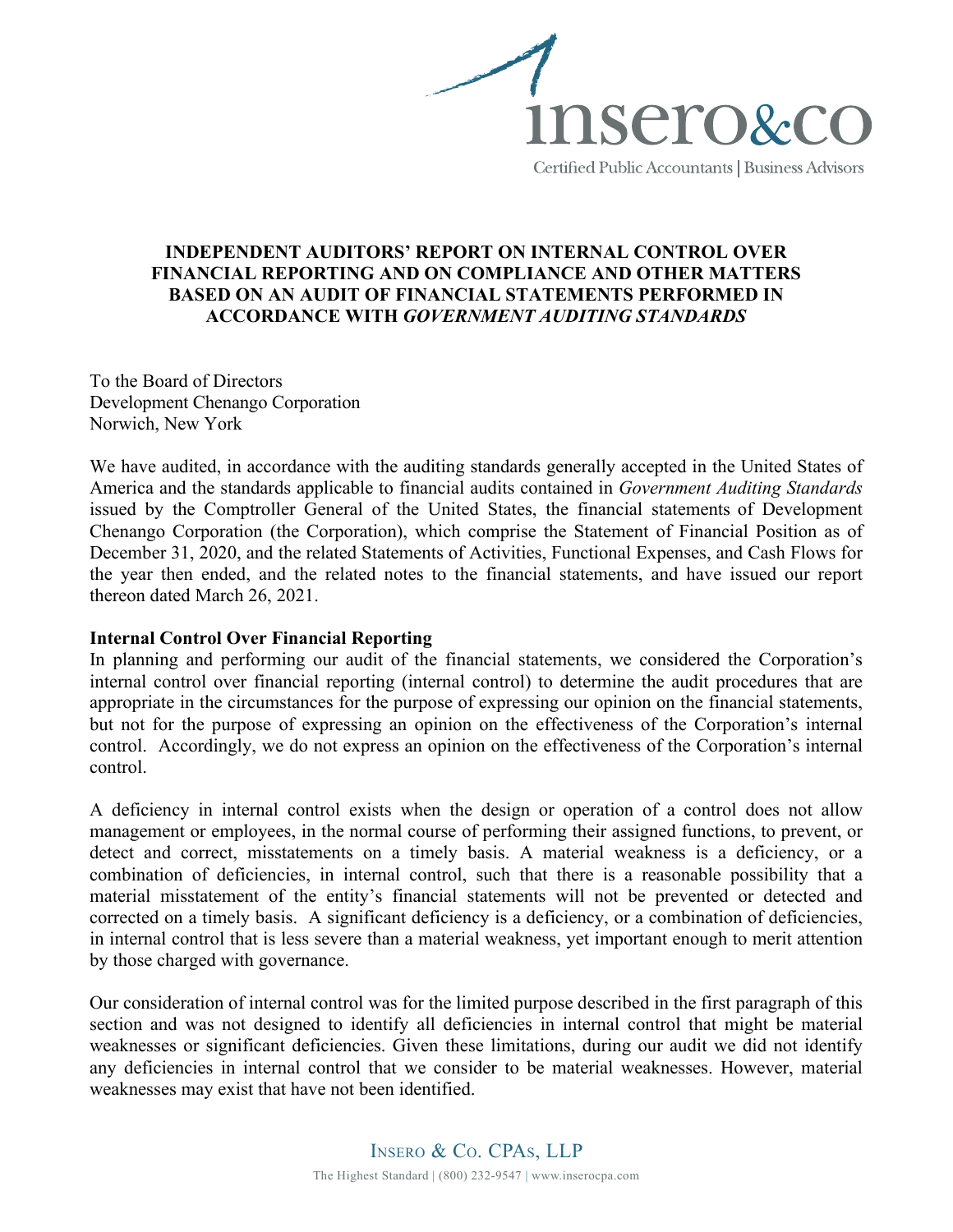### **Compliance and Other Matters**

As part of obtaining reasonable assurance about whether the Corporation's financial statements are free from material misstatement, we performed tests of its compliance with certain provisions of laws, regulations, contracts, and grant agreements, noncompliance with which could have a direct and material effect on the determination of financial statement amounts. However, providing an opinion on compliance with those provisions was not an objective of our audit, and accordingly, we do not express such an opinion. The results of our tests disclosed no instances of noncompliance or other matters that are required to be reported under *Government Auditing Standards*.

#### **Purpose of This Report**

The purpose of this report is solely to describe the scope of our testing of internal control and compliance and the results of that testing, and not to provide an opinion on the effectiveness of the Corporation's internal control or on compliance. This report is an integral part of an audit performed in accordance with *Government Auditing Standards* in considering the Corporation's internal control and compliance. Accordingly, this communication is not suitable for any other purpose.

Respectfully submitted,

nsero r Co. CPA, LLP

Insero & Co. CPAs, LLP Certified Public Accountants

Ithaca, New York March 26, 2021